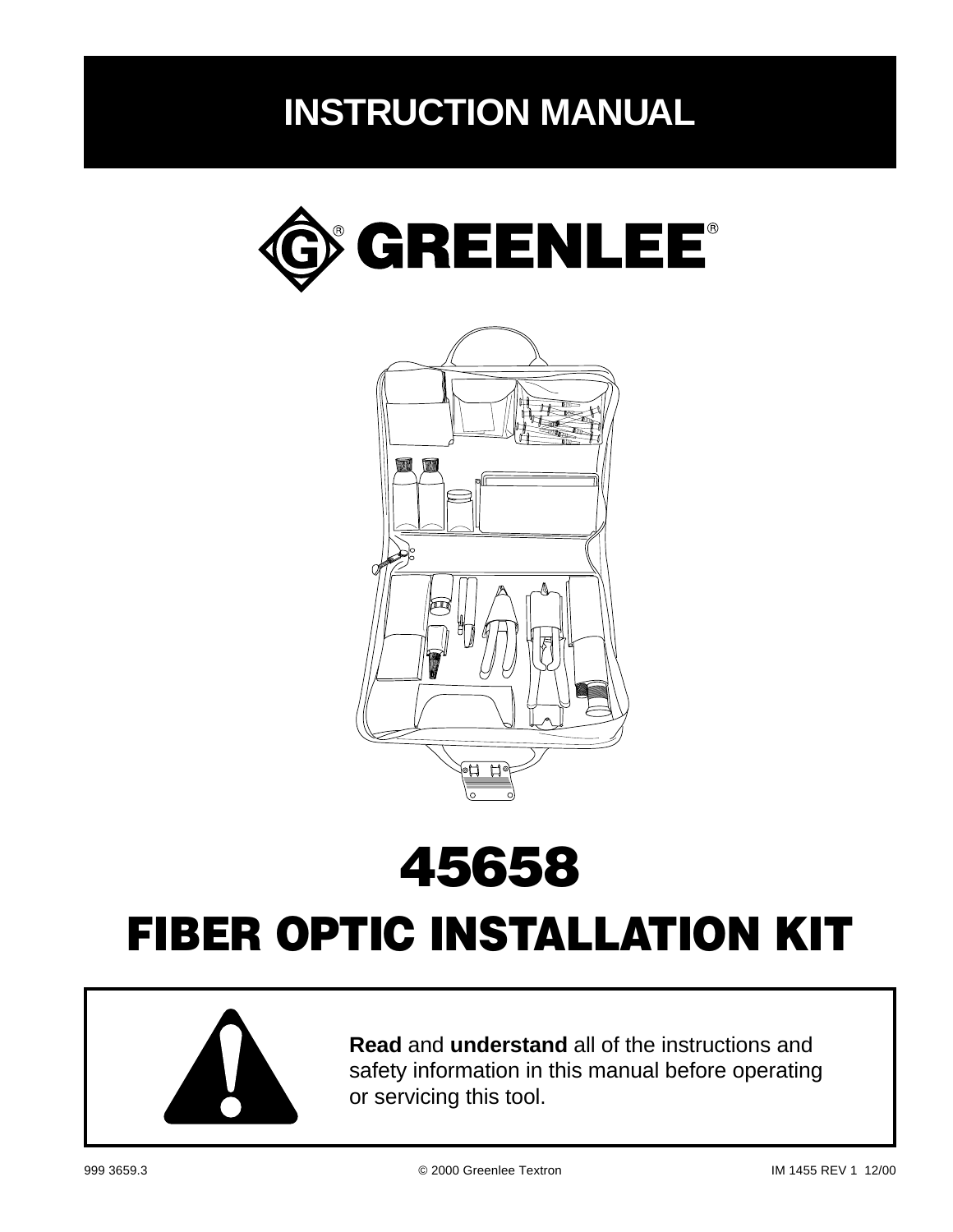**GREENLEE® Fiber Optic Installation Kit**

#### **Table of Contents**

#### **Description**

The Greenlee 45658 Fiber Optic Installation Kit is a complete tool kit that incorporates the latest adhesive technology for making high-quality terminations of ST<sup>®</sup> style and SC style connectors.

Note: The use of this kit requires alcohol, purchased separately; 99% pure anhydrous isopropyl alcohol is recommended.

For testing the finished termination, Greenlee recommends the use of a Datacom Textron light source and an optical power meter, purchased separately. See a Datacom Textron catalog or visit our home page, for a complete listing of handheld test instruments.

#### **Safety**

Safety is essential in the use and maintenance of Greenlee tools and equipment. This instruction manual and any markings on the tool provide information for avoiding hazards and unsafe practices related to the use of this tool. Observe all of the safety information provided.

#### **Purpose of this Manual**

This manual is intended to familiarize personnel with the safe operation and maintenance procedures for the following:

45656 Fiber Optic Installation Kit

45655 Fiber Optic Hand Tools Kit

Keep this manual available to all personnel.

Replacement manuals are available upon request at no charge.

Kevlar® is a registered trademark of E. I. du Pont de Nemours and Company.

ST<sup>®</sup> is a registered trademark of Lucent Technologies.

**G** and **G** GREENLEE<sup>\*</sup> are registered trademarks of Greenlee Textron.

#### **www**

For more information about tools and accessories from Greenlee, visit our home page:

**http://greenlee.textron.com**

**KEEP THIS MANUAL**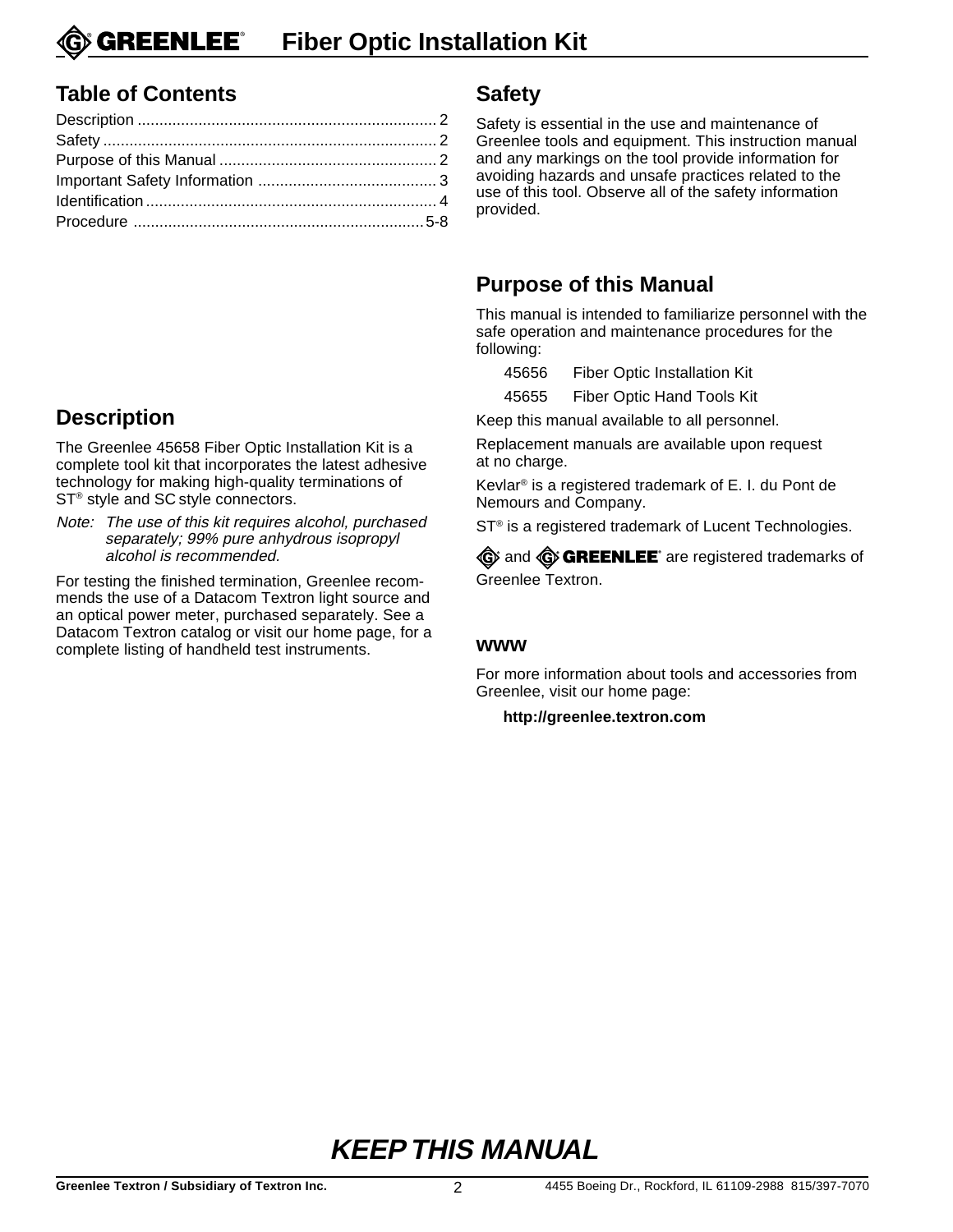### **IMPORTANT SAFETY INFORMATION**



This symbol is used to call your attention to hazards or unsafe practices which could result in an injury or property damage. The signal word, defined below, indicates the severity of the hazard. The message after the signal word provides information for preventing or avoiding the hazard.

### **ADANGER**

Immediate hazards which, if not avoided, WILL result in severe injury or death.

### **AWARNING**

Hazards which, if not avoided, COULD result in severe injury or death.

### **ACAUTION**

Hazards or unsafe practices which, if not avoided, MAY result in injury or property damage.

### **AWARNING**



Read and understand this material before operating or servicing this equipment. Failure to understand how to safely operate this tool can result in an accident causing serious injury or death.



### **AWARNING**

Wear eye protection provided when cutting and crimping fiber optic cable.

Failure to wear eye protection can result in serious eye injury.

### **AWARNING**

Do not use the microscope to examine a fiber optic cable that is connected to a laser light source.

Failure to observe this warning can cause serious eye injury and permanent blindness.

### **AWARNING**

Work carefully when cutting fiber optic cable. Use adhesive tape to gather, and dispose of, glass shards and any other hazardous objects.

Failure to observe this warning can cause serious injury and permanent blindness.

### **IMPORTANT**

This kit contains a primer and an adhesive, which can cause skin irritation. Handle with care to prevent skin contact with primer and adhesive.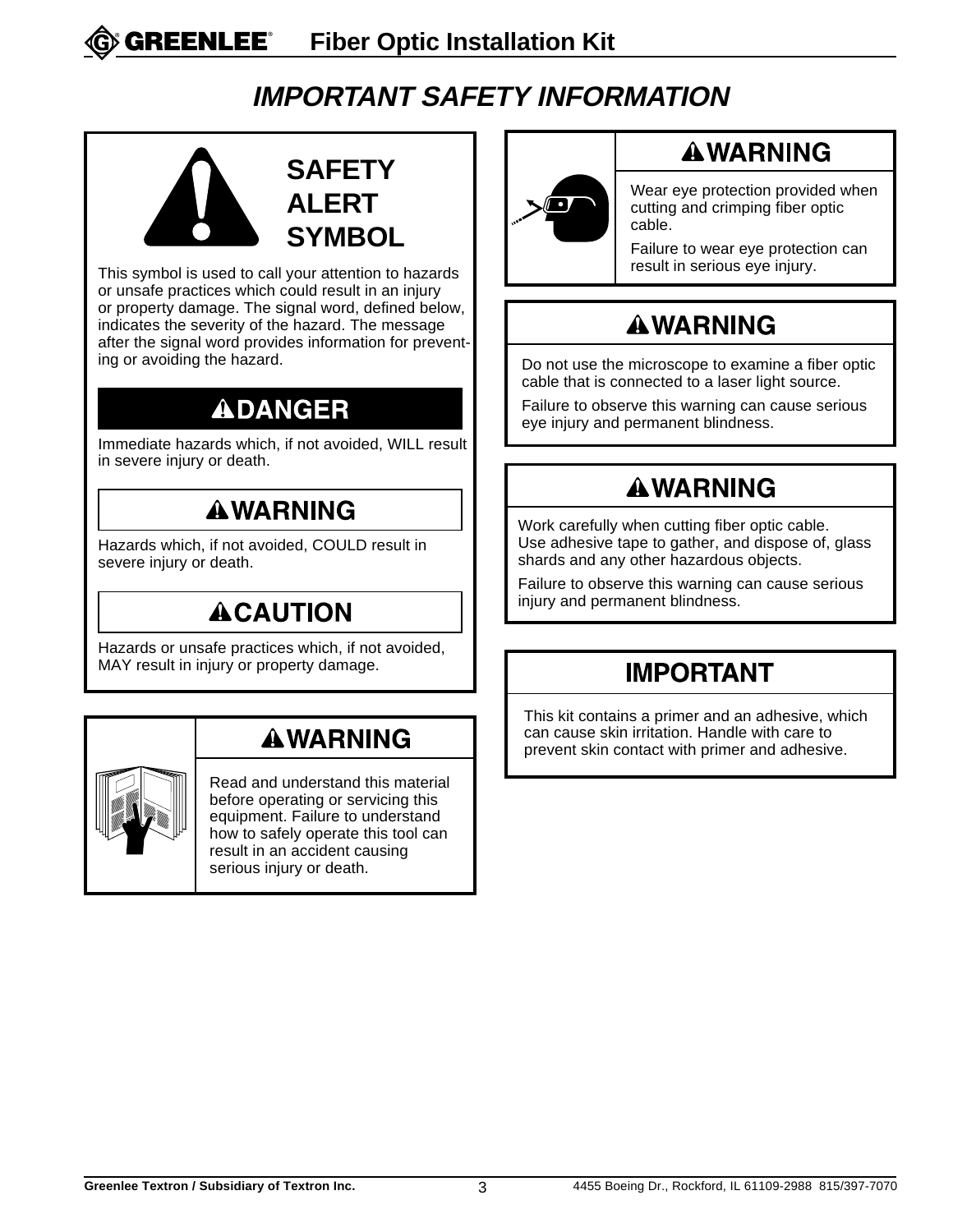#### **Identification**





- 1. Lint-free wipes (pack of 100)
- 2. Alcohol wipes (10)
- 3. Water bottle
- 4. Alcohol bottle
- 5. Fiber debris disposal container
- 6. Primer, 26 ml
- 7. 45612 Polishing pad
- 8. Polishing film 0.3 µm / 50 sheets  $1.0 \mu m / 50$  sheets 5.0 µm / 50 sheets
- 9. Adhesive, 10 ml
- 10. Carbide Scribe 45593
- 11. Felt pen
- 12. Safety glasses
- 13. Syringes (pack of 10)
- 14. Needle tips (pack of 10)
- 15. Plastic utility box
- 16. 45586 Kevlar® cutters
- 17. 45637 Crimp tool
- 18. 45651 Microscope
- 19. 45589 Buffer stripper
- 20. 1955 Jacket stripper
- 21. 45599 Stainless steel polishing puck
- 22. 45639 Carrying case
- 23. 45644 Zipper case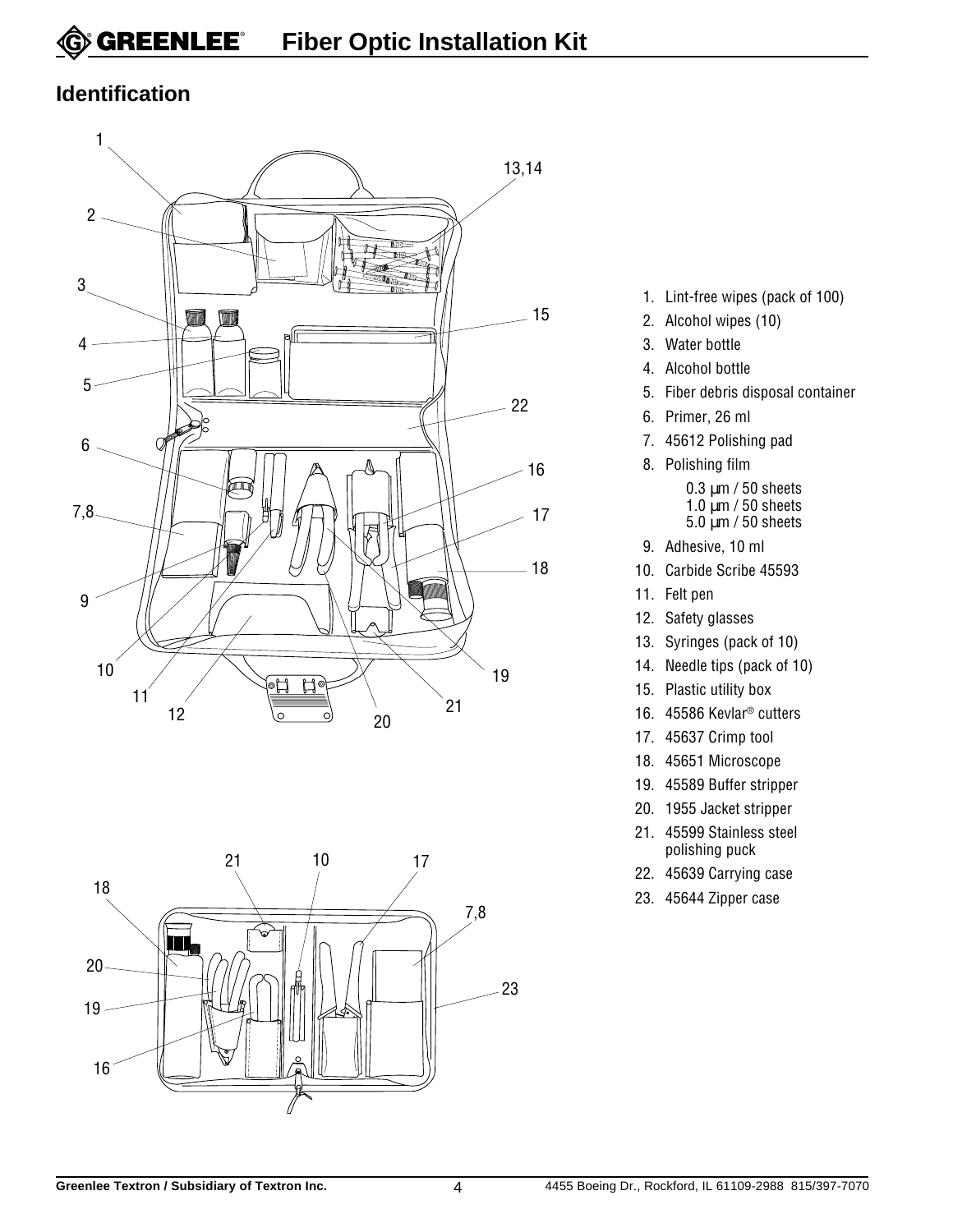#### **Procedure**

These general instructions are for reference purposes. Contact the connector manufacturer for instructions for specific connectors.

This procedure is for ST® and SC style connectors.

1. Remove the connector from its package. Slide the strain relief boot, small end first, onto the cable. Then slide the crimp sleeve, small end first, onto the cable.







- 2. Place the cable onto the template and mark the jacket according to the measurements shown.
	- Note: Stripping lengths for connectors may vary. Stripping templates may be obtained from the connector manufacturer.



- 3. Starting at the mark closest to the fiber end, remove the outer jacket using the jacket remover. Use the scissors to trim the aramid yarn (Kevlar®) to the same mark.
- 4. At the next mark, cut and remove the outer jacket to expose the required length of new aramid yarn.
- 5. Use the template and mark the buffer.
- 6. In small increments 5 to 10 mm (1/4" to 3/8") remove the buffer and acrylate coating with the buffer strippers.
- 7. Place the cable onto the template to check the dimensions.

Note: For distribution style fiber, mark and remove the buffer.

- 8. Using a wipe saturated with alcohol, clean the glass fiber. Dip the glass portion of the stripped fiber into the OptiCure™ Primer and set aside to dry for at least one minute.
	- Note: You may use the brush to apply the primer. Be sure to cover all exposed glass.

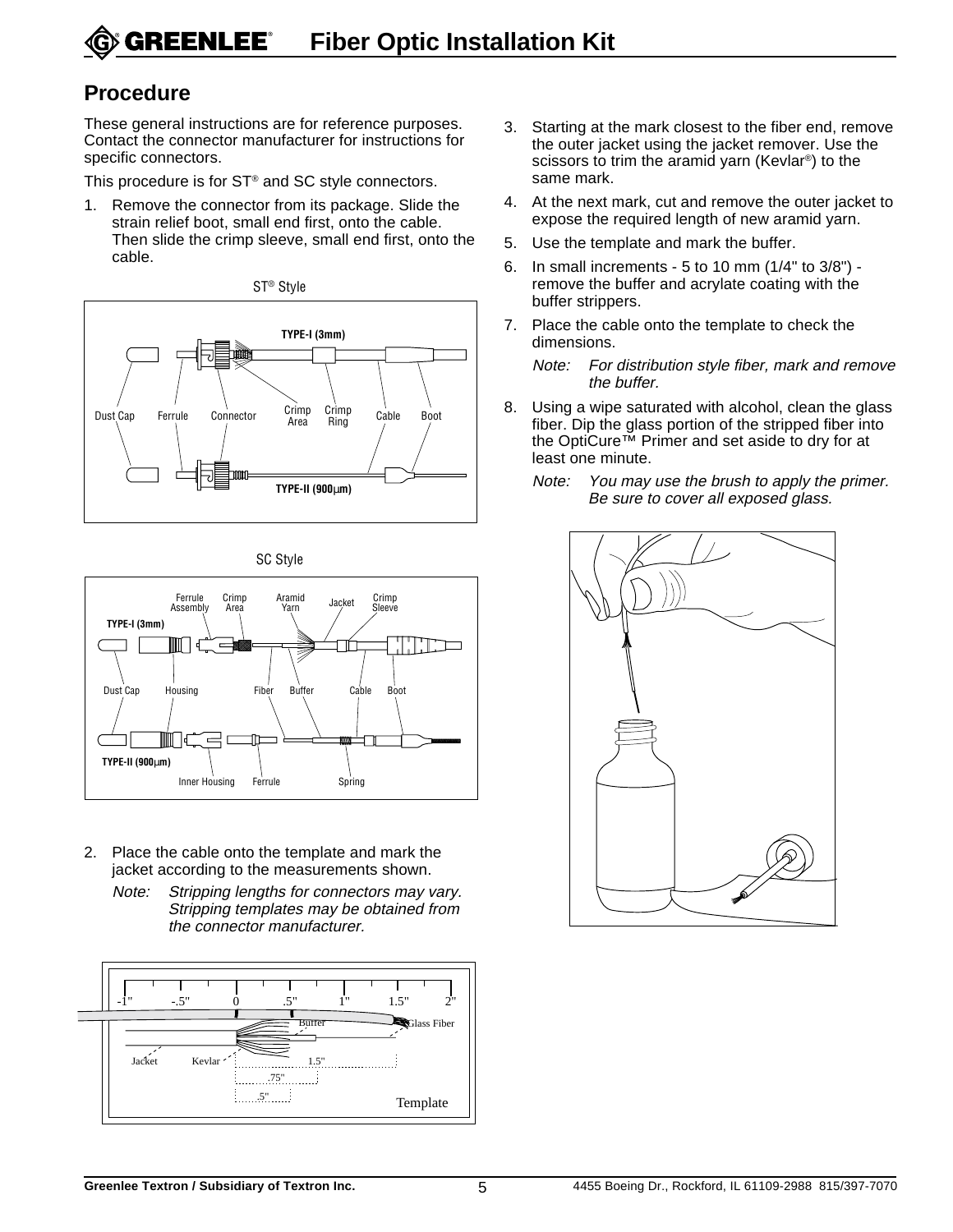#### **Procedure** (cont'd)

- 9. **Read through this step completely before performing it, so that you are prepared to work quickly to complete it before the adhesive begins to harden.**
	- a) Assemble needle tip and syringe. Remove the plunger from a syringe. Squeeze a few drops of OptiCure™ Adhesive into the back of the syringe barrel as shown. Replace the plunger. Point the opening upward and squeeze any air out of the syringe barrel. (You may attach a needle tip directly to the top of the OptiCure™ Adhesive bottle.)



b) Squeeze a few drops of adhesive into the back of the connector until the adhesive appears as a small blue-colored dot on the front of the connector.



- c) Insert the stripped fiber into the back of the connector, guiding it in until it stops. Slide the crimp sleeve forward so that it captures the flared aramid yarn and is completely seated against the connector. Hold the connector securely and place the larger-diameter section of the crimp sleeve into the middle crimp nest (0.178") and crimp it. Refer to connector manufacturer's instructions to verify crimp sizes.
- d) Place the smaller-diameter section of the crimp sleeve into the smallest crimp nest (0.151") and crimp. Refer to connector manufacturer's instructions to verify crimp sizes. Slide the strain relief boot forward and position it around the back end of the connector.



e) Apply a drop of OptiCure™ Primer where the fiber protrudes from the endface of the connector, as shown.

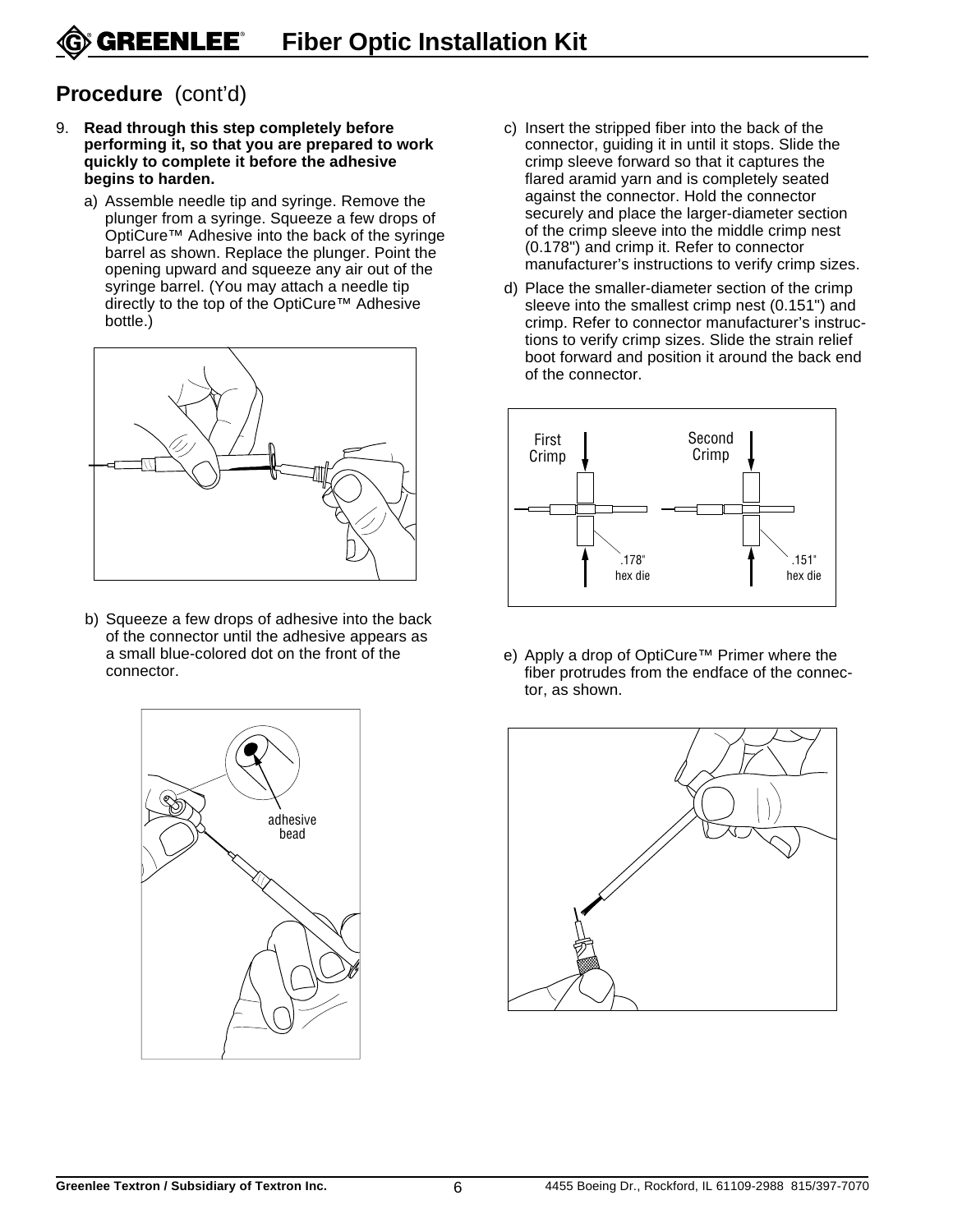#### **Procedure** (cont'd)

f) Using a wipe, wick away the excess adhesive that surrounds the protruding fiber.



- Note: For distribution style cable that does not include a crimp sleeve, follow the same procedure except for c and d. Instead, hold the connector and cable in place for approximately 10 seconds before securing the strain relief boot.
- 10. Lightly score the outside edge of the fiber near the base of the protruding fiber with the hand scribe, as shown. Being very careful of the fiber debris, use a thumb and index finger to gently lift the excess fiber off of the connector. If the fiber does not lift of easily, repeat this step. Dispose of fiber end in the container provided.



11. Perform an "air polish" by holding the connector and gently brushing the non-shiny side of the 5 µm polishing paper in a circular motion against the ferrule endface, as shown. Perform ten to twenty circles of the polishing motion.



12. Place the polishing pad onto a flat surface. Place the 5 µm polishing paper, shiny side down, onto the polishing pad. With the connector in the polishing tool, polish the end of the fiber in a "traveling figure-8" motion. Begin with very light pressure and increase pressure as it begins to wear.

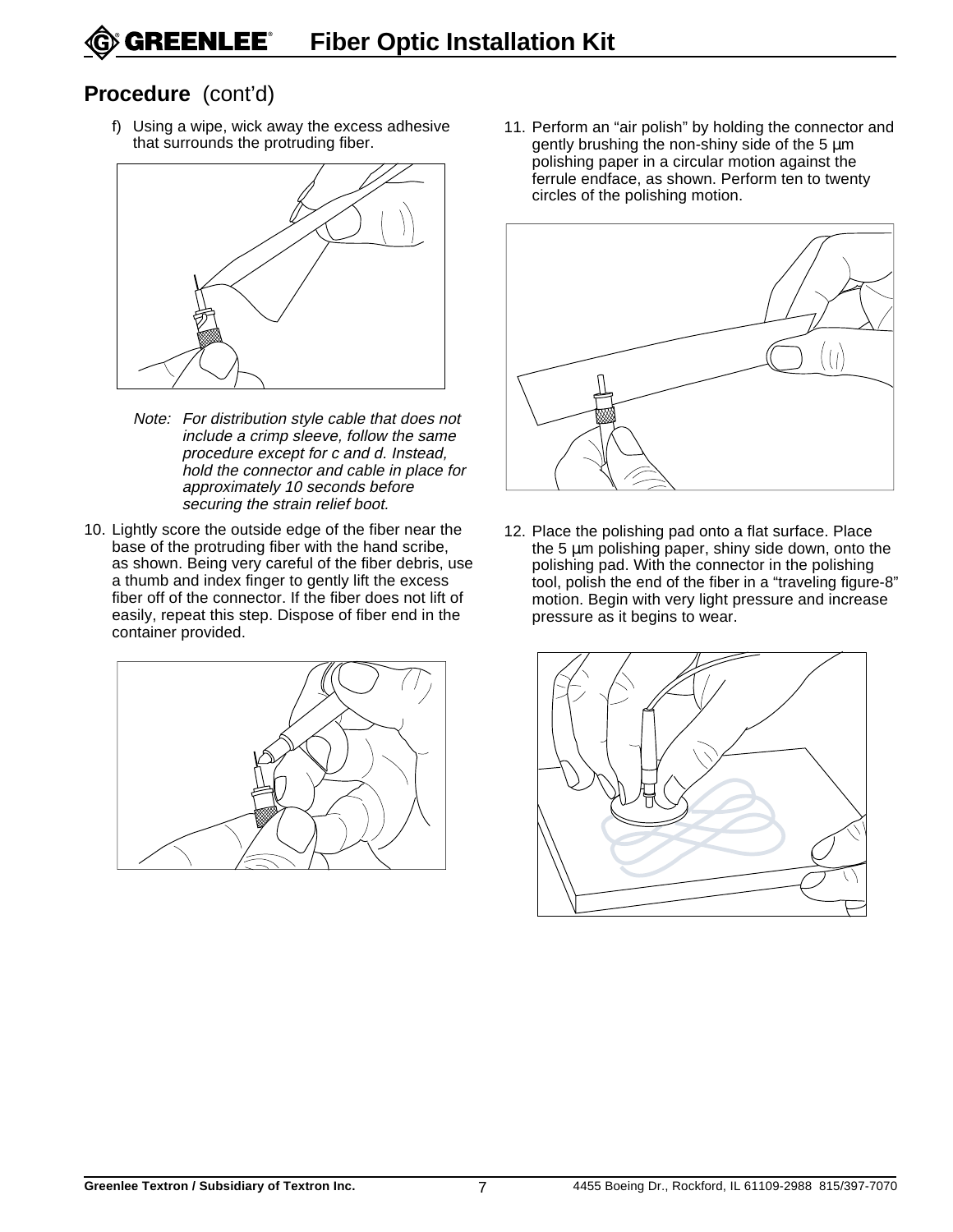#### **GREENLEE® Fiber Optic Installation Kit**

#### **Procedure** (cont'd)

- 13. Clean the endface with a wipe saturated in alcohol.
- 14. Repeat the polishing step using 1  $\mu$ m polishing paper, performing no more than 20 "traveling figure-8s."
- 15. Clean the endface with a wipe saturated in alcohol.

For optimal connector performance, repeat the polishing step using 0.3 um paper for 5 "traveling figure-8s," then clean the endface with alcohol.

- Note: If the connector is the SC style, snap the housing onto the connector.
- 16. Inspect the core and cladding with the Greenlee Fiber Microscope. Check the dB loss with a Datacom Textron light source and an optical power meter.

### **AWARNING**

Do not use the microscope to examine a fiber optic cable that is connected to a laser light source.

Failure to observe this warning can cause serious eye injury and permanent blindness.



**Ideal** No blemishes on core or cladding.



**Good** Cladding is chipped, but core is not.



#### **Poor**

Scratch across core. Try repolishing or else reterminate.



#### **Unacceptable**

Fiber has shattered. Reterminate.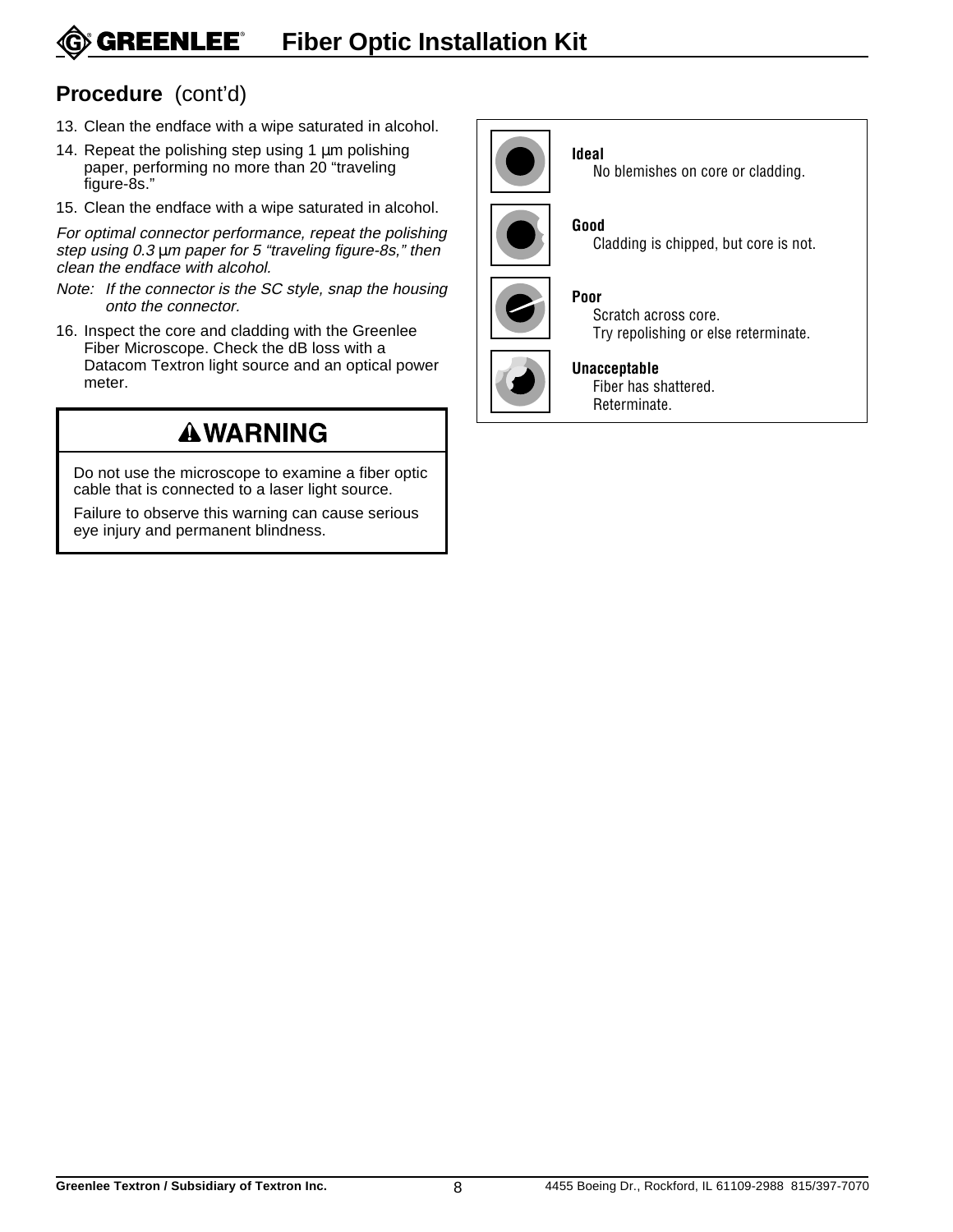### **MANUAL DE INSTRUCCIONES**





# 45658 JUEGO DE INSTALACIÓN DE FIBRA ÓPTICA



**Lea** y **entienda** todas las instrucciones y la información sobre seguridad que aparecen en este manual antes de manejar esta herramienta o darle mantenimiento.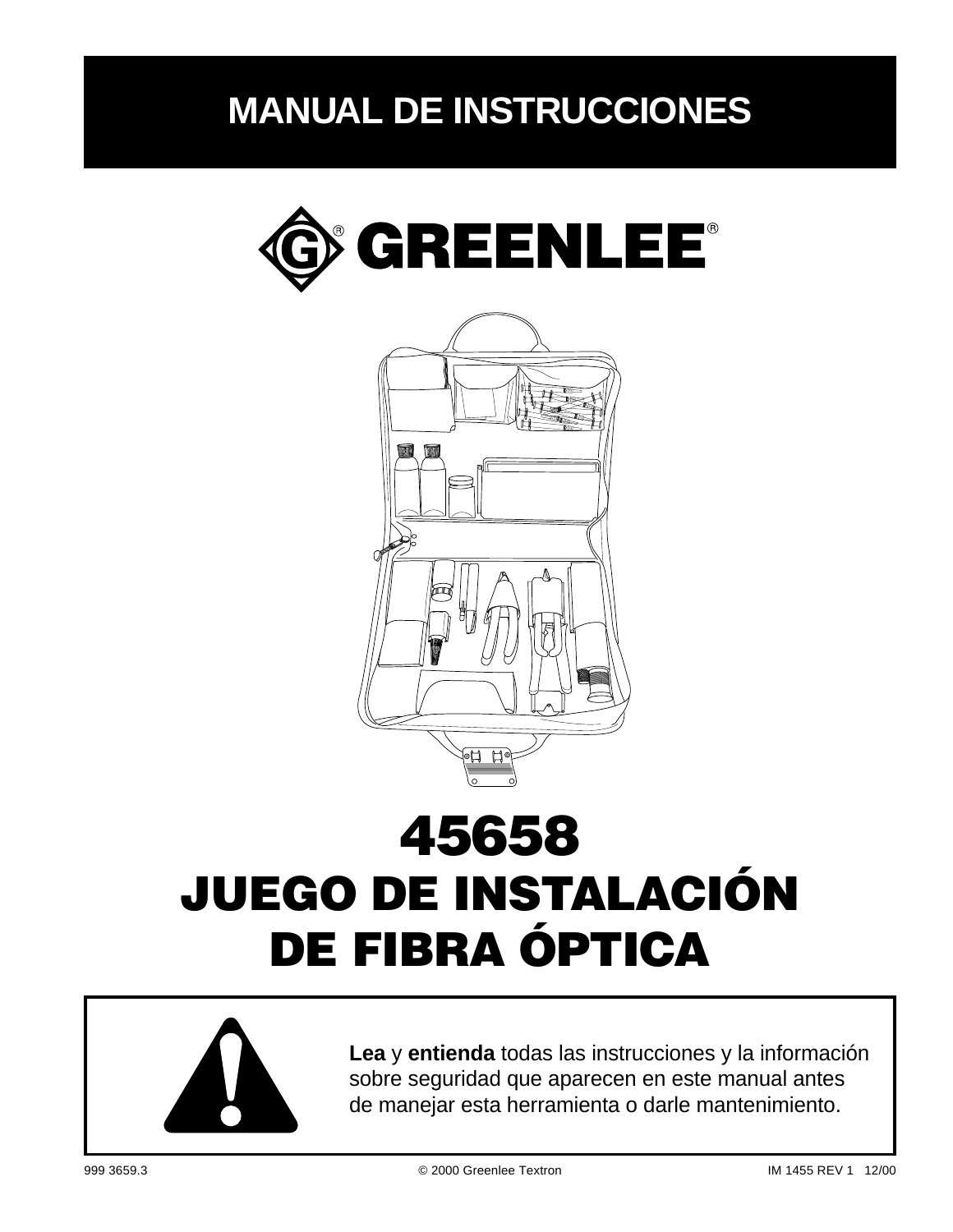#### **Índice**

| Importante información sobre seguridad  11 |  |
|--------------------------------------------|--|
|                                            |  |
|                                            |  |

### **Descripción**

El Juego de instalación de fibra óptica 45658 de Greenlee es un conjunto completo de herramientas que incorpora la más reciente tecnología de adhesivos para realizar terminaciones de alta calidad en los conectores estilo ST® y SC.

Nota: El uso de este equipo requiere alcohol, adquirido por separado; se recomienda alcohol isopropílico anhidro 99% puro.

Para probar la terminación una vez finalizada, Greenlee recomienda el uso de un medidor de potencia óptica y una fuente lumínica Datacom Textron, adquiridos por separado. Véase la lista completa de instrumentos de prueba portátiles en el catálogo Datacom Textron o visite nuestra página principal en Internet.

#### **Acerca de la seguridad**

Es fundamental observar métodos seguros al utilizar y dar mantenimiento a las herramientas y equipo Greenlee. Este manual de instrucciones y todas las marcas que ostenta la herramienta le ofrecen la información necesaria para evitar riesgos y hábitos poco seguros relacionados con su uso. Siga toda la información sobre seguridad que se proporciona.

#### **Propósito de este manual**

Este manual tiene como propósito familiarizar al personal con los procedimientos de operación y mantenimiento seguros para los siguientes productos:

- 45656 Juego de Instalación de Fibra Óptica
- 45655 Juego de Herramientas de Mano para Fibra Óptica

Manténgalo siempre al alcance de todo el personal.

Puede obtener copias adicionales de manera gratuita, previa solicitud.

Kevlar® es una marca registrada de E. I. du Pont de Nemours and Company.

ST® es una marca registrada de Lucent Technologies.

G y G GREENLEE son marcas registradas de Greenlee Textron.

#### **Internet**

Para mayor información sobre herramientas y accesorios Greenlee, visite nuestra página principal en Internet.

#### **http://greenlee.textron.com**

**CONSERVE ESTE MANUAL**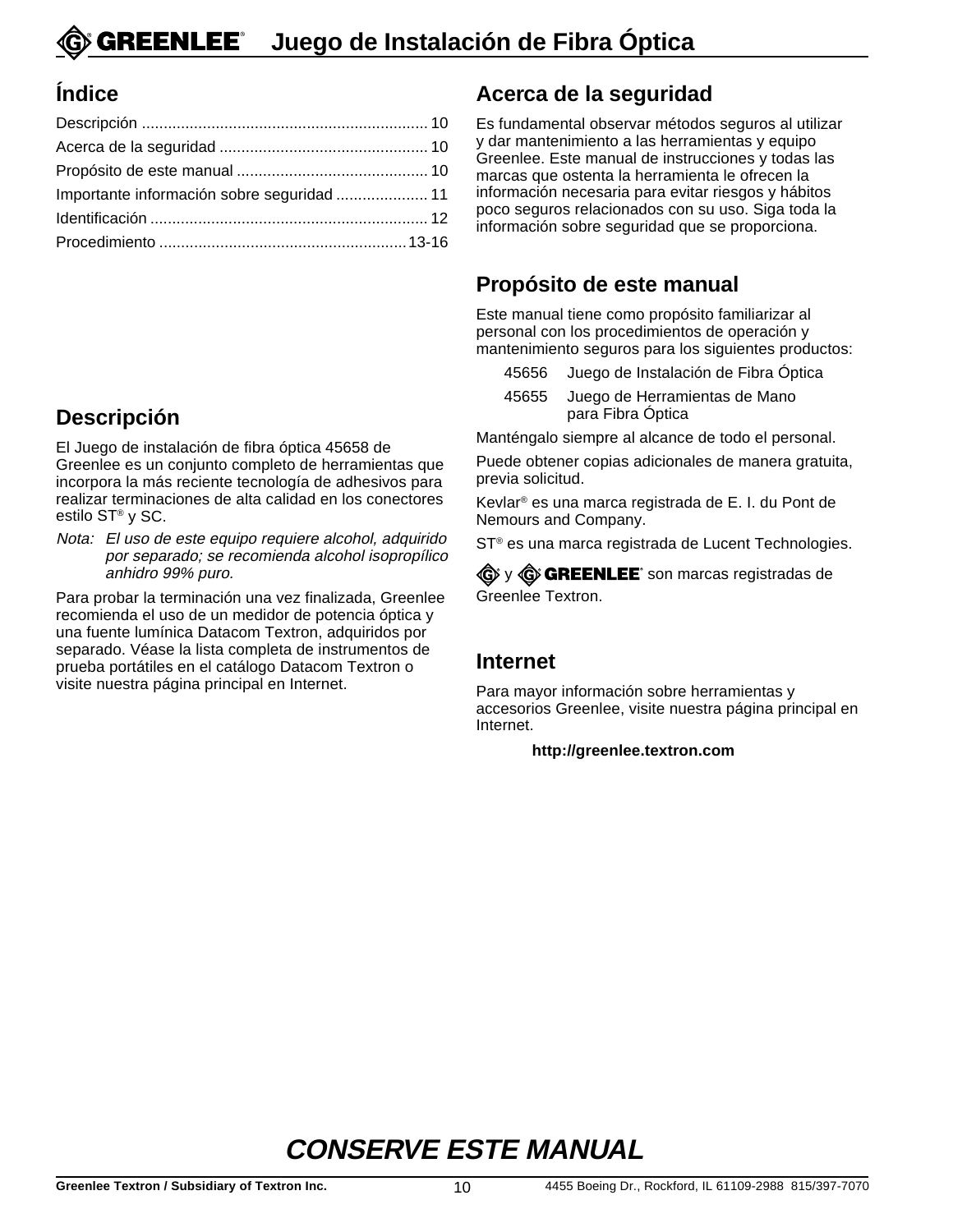### **IMPORTANTE INFORMACIÓN SOBRE SEGURIDAD**



### **SÍMBOLO DE ALERTA SOBRE SEGURIDAD**

Este símbolo se utiliza para indicar un riesgo o práctica poco segura que podría ocasionar lesiones o daños materiales. Cada uno de los siguientes términos señala la gravedad del riesgo. El mensaje que sigue a dichos términos le indica cómo puede evitar o prevenir dicho riesgo.

### **APELIGRO**

Peligros inmediatos que, de no evitarse, OCASIONARÁN graves lesiones o la muerte.

### AADVERTENCIA

Peligros que, de no evitarse, PODRÍAN OCASIONAR graves lesiones o la muerte.

### **A PRECAUCIÓN**

Peligros o prácticas peligrosas que, de no evitarse, PUEDEN OCASIONAR lesiones o daños materiales.

### **AADVERTENCIA**



Lea y entienda este documento antes de manejar estas herramientas o darles mantenimiento. Utilizarlas sin comprender cómo manejarlas de manera segura podría ocasionar un accidente, y como resultado de éste, graves lesiones o incluso la muerte.



### AADVERTENCIA

Al cortar y engarzar cable de fibra óptica, utilice los protectores para ojos que se suministran.

De no utilizar protectores para ojos puede sufrir graves lesiones oculares.

### AADVERTENCIA

No utilice el microscopio para examinar un cable de fibra óptica que se encuentre conectado a una fuente de láser.

De no observarse esta advertencia pueden sufrirse graves lesiones oculares o ceguera permanente.

### **AADVERTENCIA**

Tenga cuidado al cortar cable de fibra óptica. Use cinta adhesiva para juntar y deshacerse de fragmentos de vidrio y cualquier otro objeto peligroso.

De no observarse esta advertencia pueden sufrirse graves lesiones o ceguera permanente.

### **IMPORTANTE**

Este juego contiene un imprimador y un adhesivo que pueden irritar la piel. Maneje con cuidado para evitar que el imprimador y el adhesivo entren en contacto con la piel.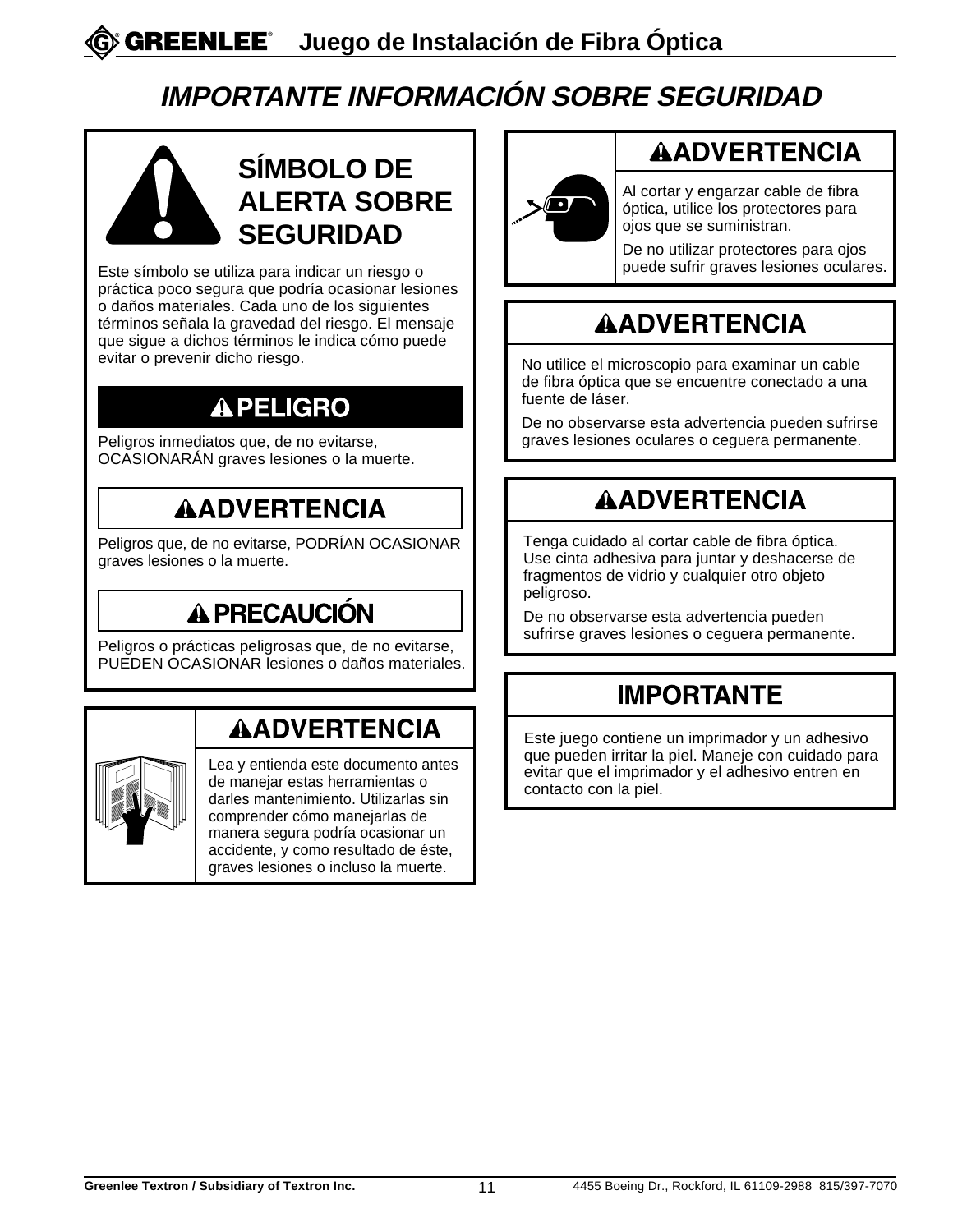#### **Identificación**





- 1. Toallitas libres de pelusa (paquete de 100)
- 2. Toallitas de alcohol (10)
- 3. Botella de agua
- 4. Botella de alcohol
- 5. Recipiente para desechos de fibra
- 6. Imprimador, 26 ml
- 7. Almohadilla para pulir 45612
- 8. Película para pulir
	- $0,3 \mu m$  (50 laminillas)  $1,0$  µm (50 laminillas)
	- $5,0 \mu m$  (50 laminillas)
- 9. Adhesivo, 10 ml
- 10. Marcador de corte de carburo 45593
- 11. Bolígrafo de fieltro
- 12. Gafas protectoras
- 13. Jeringas (paquete de 10)
- 14. Puntas de agujas (paquete de 10)
- 15. Caja plástica de uso general
- 16. Portaherramientas Kevlar® 45586
- 17. Engarzadora 45637
- 18. Microscopio 45651
- 19. Pelacables para separadores 45589
- 20. Desforrador 1955
- 21. Disco para de acero inoxidable 45599
- 22. Estuche portátil 45639
- 23. Estuche con cremallera 45644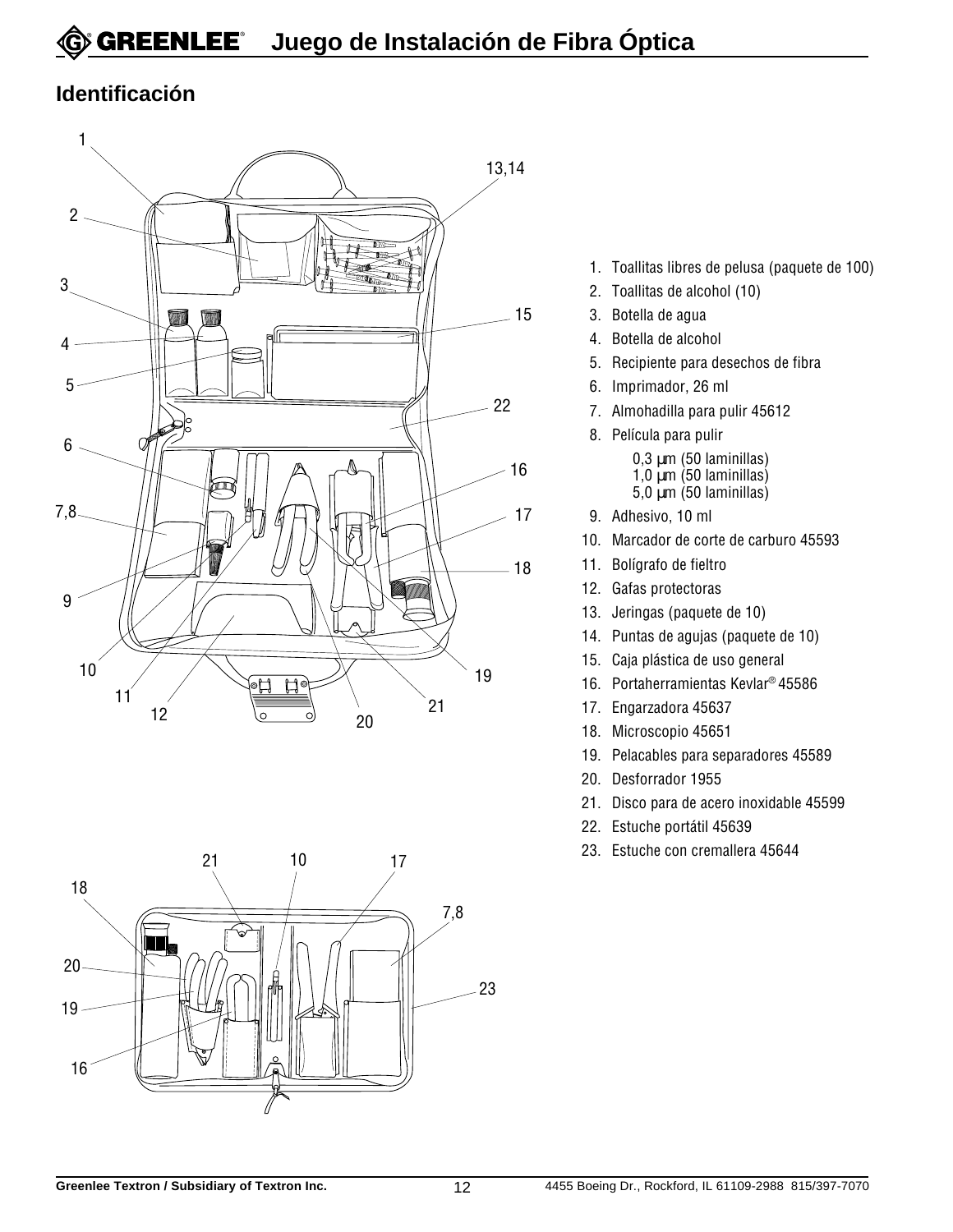#### **Procedimiento**

Estas instrucciones generales deben utilizarse sólo como referencia. En caso de conectores específicos, solicítele instrucciones al fabricante.

Este procedimiento se aplica a conectores estilo ST® y SC.

1. Extraiga el conector del paquete. Deslice sobre el cable la envoltura de protección contra tirones por su extremo más pequeño. Luego, deslice sobre el cable el manguito de engarzado por su extremo más pequeño.





SC Style



- 2. Coloque el cable sobre la plantilla y marque el revestimiento de acuerdo con las medidas que se indican.
	- Nota: La longitud de desforrado de los conectores puede variar. Las plantillas de desforrado se pueden obtener a través del fabricante del conector.



- 3. Comenzando en la marca más cercana a la fibra, retire el revestimiento exterior mediante el separador de revestimiento. Utilice unas tijeras para recortar el filamento de arámida (Kevlar®) hasta la misma marca.
- 4. En la siguiente marca, corte y retire el revestimiento exterior hasta dejar descubierta la longitud necesaria del nuevo filamento de arámida.
- 5. Utilice la plantilla para marcar el separador.
- 6. En pequeños incrementos de 5 a 10 mm (1/4 a 3/8 pulg.) – retire el separador y el revestimiento de acrilato mediante el pelacables para separadores.
- 7. Coloque el cable sobre la plantilla para verificar sus dimensiones.

Nota: Para la fibra estilo distribución, marque y retire el separador.

- 8. Limpie la fibra de vidrio con una toallita saturada de alcohol. Bañe la porción de vidrio de la fibra desforrada en el imprimador OptiCure™ y déjela secar al menos por un minuto.
	- Nota: Puede usar el pincel para aplicar el imprimador. Asegúrese de cubrir completamente la porción de vidrio descubierta.

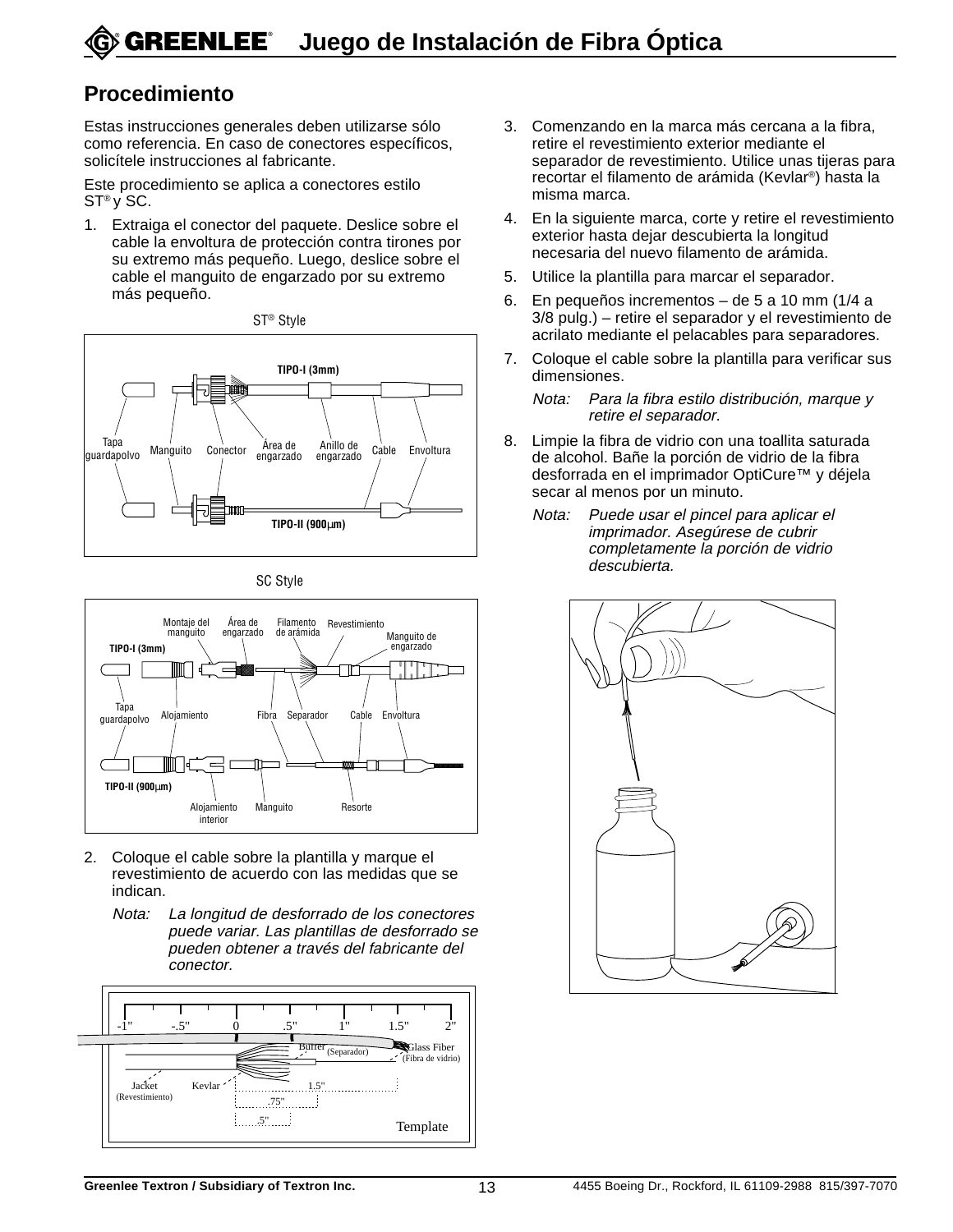#### **Procedimiento** (continuación)

- 9. **Lea minuciosamente este paso antes de ejecutarlo de modo que esté preparado para trabajar con rapidez y acabar antes de que empiece a endurecerse el adhesivo.**
	- a) Arme la punta de la aguja y la jeringa. Extraiga el émbolo de la jeringa. Apriete y aplique unas gotas del adhesivo OptiCure™ a la parte posterior del cilindro de la jeringa tal como se indica. Regresa el émbolo a su lugar. Apunte la abertura hacia arriba y apriete para expulsar el aire del cilindro de la jeringa. (Puede acoplarle una punta de aguja directamente a la parte superior de la botella de adhesivo OptiCure™.)



b) Apriete y aplique unas gotas del adhesivo a la parte posterior del conector hasta que el adhesivo se torne un puntito azul en la parte delantera del conector.



- c) Introduzca la fibra desforrada en la parte posterior del conector dirigiéndola hasta que se detenga. Deslice el manguito de engarzado hacia adelante de modo que atrape el filamento de arámida y repose completamente contra el conector. Sujete firmemente el conector y coloque la sección de mayor diámetro del manguito de engarzado en la muesca de engarzado mediana (0,452 cm – 0,178 pulg.) y apriete. Consulte las instrucciones del fabricante del conector para verificar el tamaño de engarzado.
- d) Coloque la sección de menor diámetro del manguito de engarzado dentro de la muesca de engarzado más pequeña (0,384 cm – 0,151 pulg.) y apriete. Consulte las instrucciones del fabricante del conector para verificar el tamaño de engarzado. Deslice la envoltura de protección contra tirones hacia adelante y colóquela alrededor del extremo posterior del conector.



e) Aplique una gota del adhesivo OptiCure™ donde la fibra sobresale del extremo frontal del conector, tal como se indica.

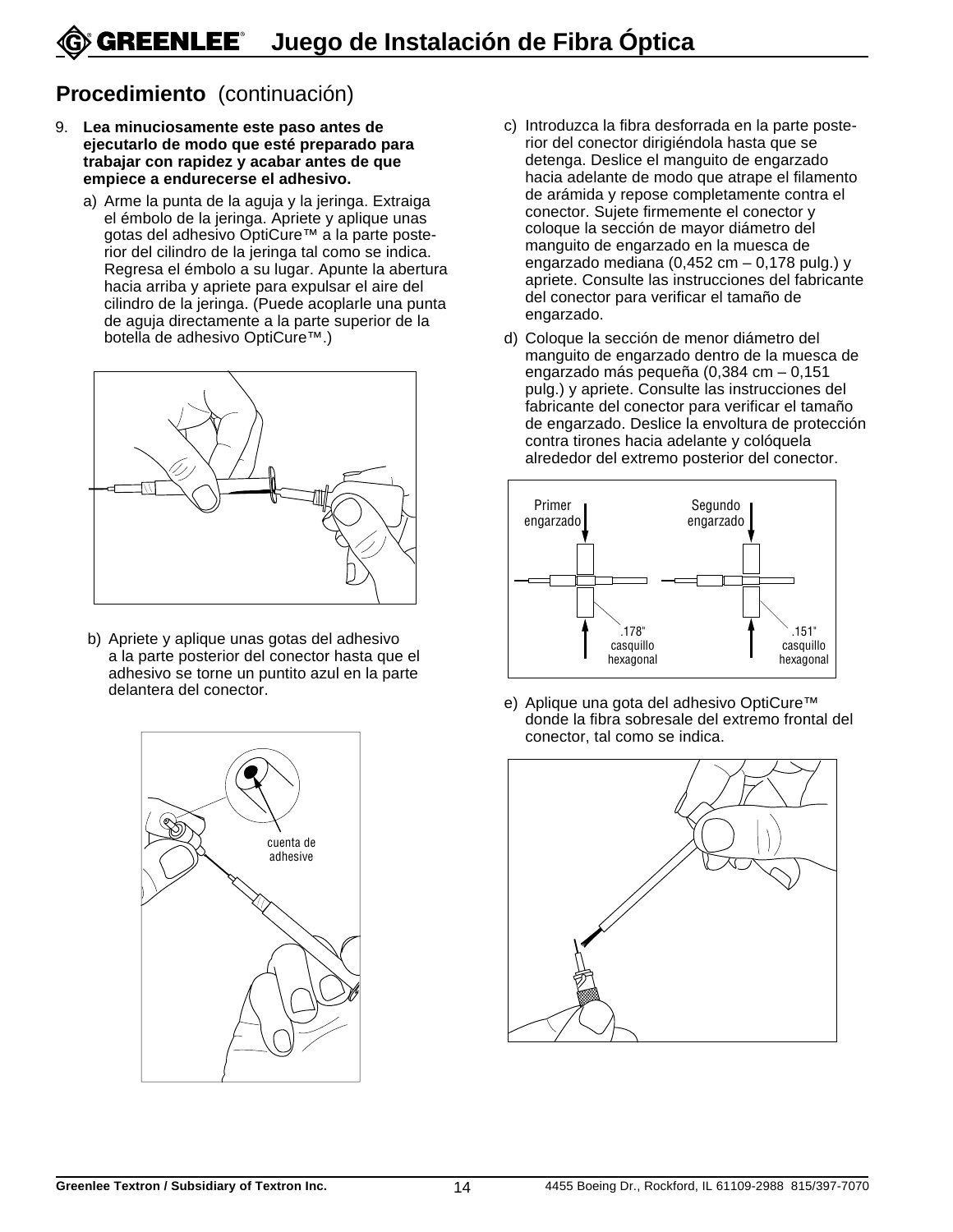#### **Procedimiento** (continuación)

f) Con una toallita, elimine el exceso de adhesivo alrededor de la fibra saliente.



- Nota: Para cable estilo distribución que no incluya manguito de engarzado, aplique el mismo procedimiento sin los pasos c y d. En su lugar, sujete el conector y el cable en posición durante 10 segundos aproximadamente antes de asegurar la envoltura de protección contra tirones.
- 10. Marque ligeramente el borde exterior de la fibra cerca de la base de la fibra saliente mediante el marcador de corte de mano, tal como se indica. Siendo muy cuidadoso con los residuos de fibra, use los dedos índice y pulgar para separar delicadamente del conector el exceso de fibra. Si la fibra no se separa fácilmente, repita este paso. Deseche el extremo de fibra en el recipiente provisto.



11. Efectúe una "pulida al aire" sosteniendo el conector y aplicándole delicadamente al extremo frontal del casquillo el lado mate del papel para pulir de 5 µm en movimientos circulares, tal como se indica. Haga de diez a veinte veces el movimiento circular de pulimento.



12. Coloque la almohadilla para pulir sobre una superficie plana. Coloque el papel para pulir de 5 µm con el lado brillante hacia abajo sobre la almohadilla para pulir. Con el conector en la herramienta pulidora, pula el extremo de fibra con un movimiento que siga una trayectoria "en forma de 8". Comience con muy poca presión y auméntela a medida que empiece a desgastar.

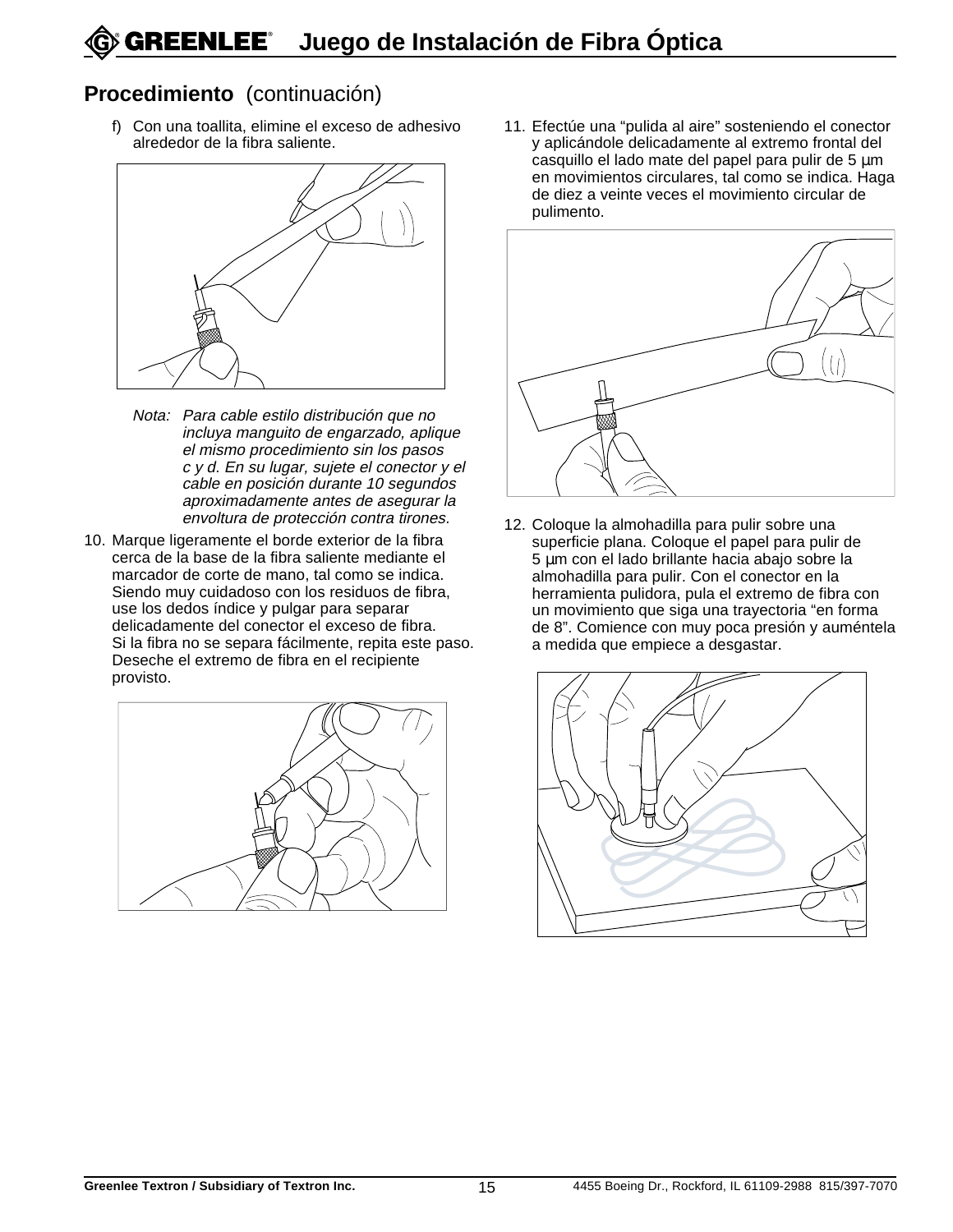#### **GREENLEE® Juego de Instalación de Fibra Óptica**

#### **Procedimiento** (continuación)

- 13. Limpie el extremo frontal con una toallita saturada de alcohol.
- 14. Repita los pasos de pulimento con un papel para pulir de 1 µm, trazando no más de 20 trayectorias "en forma de 8".
- 15. Limpie el extremo frontal con una toallita saturada de alcohol.

Para un desempeño óptimo del conector, repita los pasos de pulimento con un papel para pulir de 0,3 µ<sup>m</sup> trazando 5 trayectorias "en forma de 8" y después limpie el extremo frontal con alcohol.

- Nota: Si el conector es estilo SC, inserte la cubierta sobre el conector.
- 16. Inspeccione el núcleo y el recubrimiento con el microscopio para fibra de Greenlee. Verifique la pérdida de dB con un medidor de potencia óptica y una fuente lumínica Datacom Textron.



#### **Ideal**

Sin imperfecciones en el núcleo ni el recubrimiento.

#### **Bueno**

El recubrimiento está picado pero el núcleo no.



#### **Pobre**

Estrías en el núcleo. Vuelva a pulir o a terminar.

#### **Inaceptable**

La fibra se ha fracturado. Vuelva a terminar.

### **AADVERTENCIA**

No utilice el microscopio para examinar un cable de fibra óptica que se encuentre conectado a una fuente de láser.

De no observarse esta advertencia pueden sufrirse graves lesiones oculares o ceguera permanente.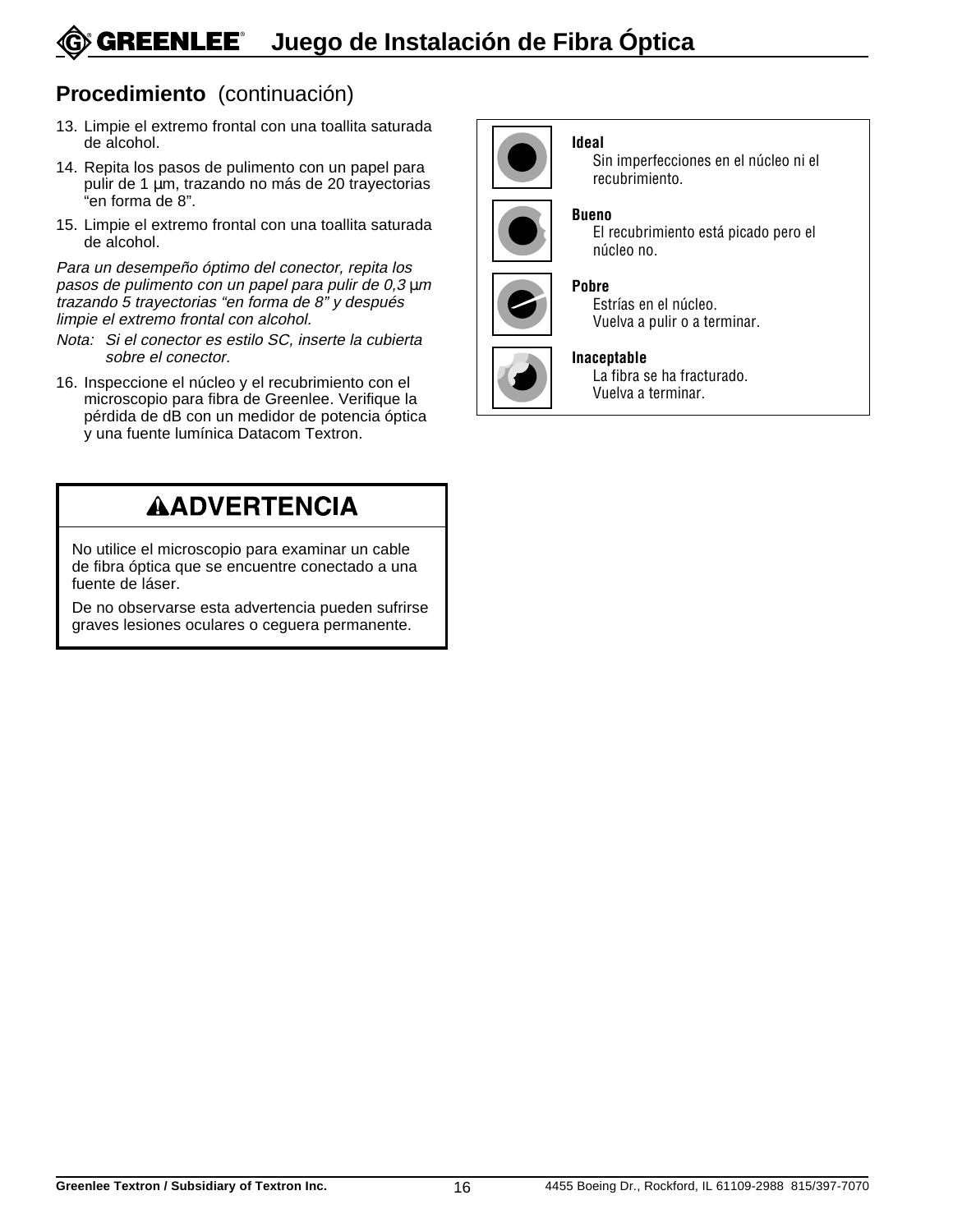## **MANUEL D'INSTRUCTIONS**







## TROUSSE D'INSTALLATION À FIBRE OPTIQUE



**Lire attentivement** et **bien comprendre** toutes les instructions et les informations sur la sécurité de ce manuel avant d'utiliser ou de procéder à l'entretien de cet outil.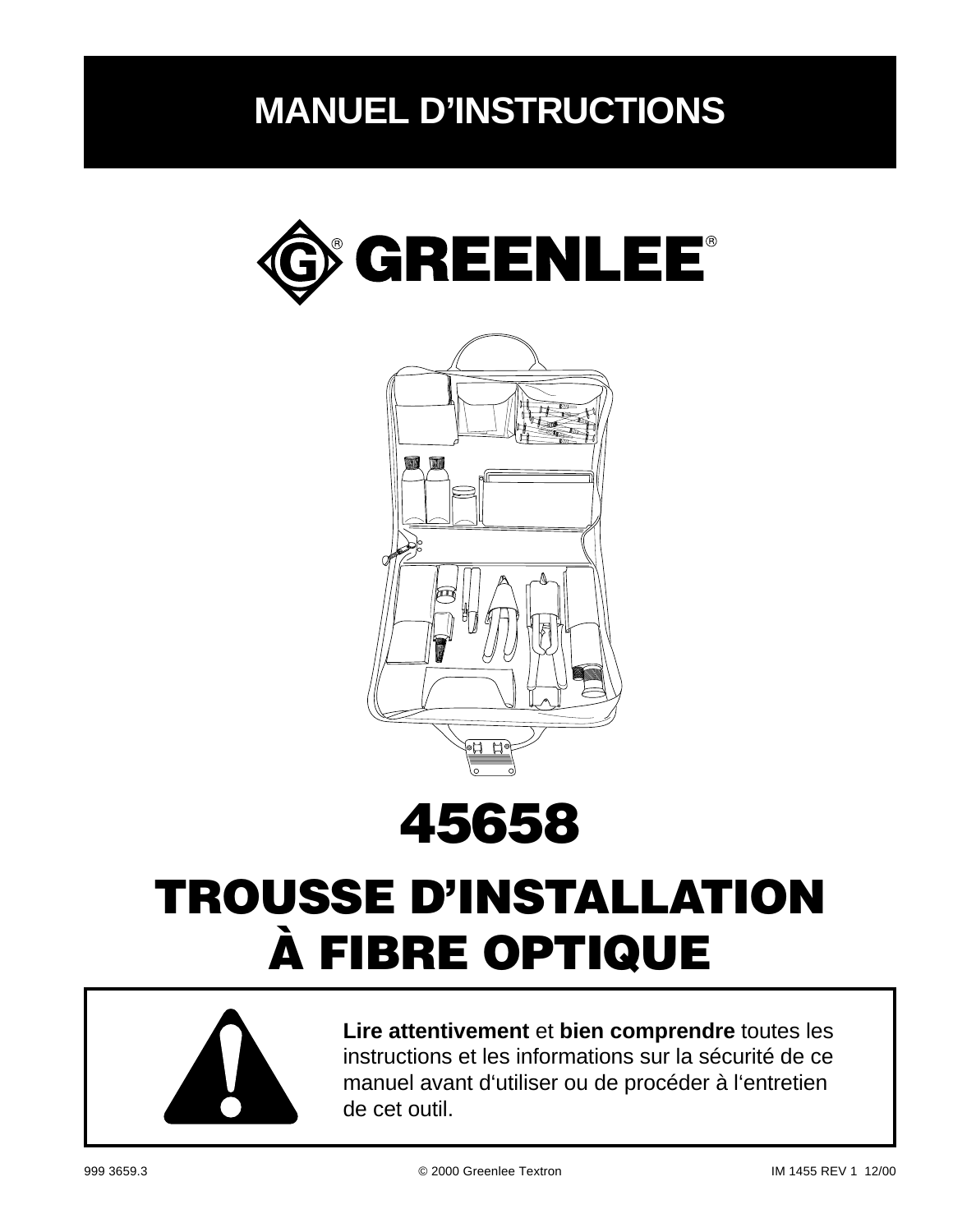#### **Table des matières**

| Consignes de sécurité importantes  19 |  |
|---------------------------------------|--|
|                                       |  |
|                                       |  |

### **Description**

La trousse d'installation de fibre optique de Greenlee est une trousse d'outils complète qui incorpore la technologie des adhésifs la plus avancée, permettant d'effectuer des raccordements de haute qualité sur les connecteurs de style ST® et SC.

Remarque : Utilisez cette trousse avec de l'alcool, acheté séparément; de l'alcool anhydre d'isopropyl à 99 % est recommandé.

Pour la vérification du raccord complété, Greenlee recommande d'utiliser la source de lum ière Datacom Textron et un compteur de puissance optique, achetés séparément. Consultez le catalogue Datacom Textron ou visitez notre page d'accueil sur le Web pour obtenir une liste complète des instruments de vérification portables.

#### **Sécurité**

Lors de l'utilisation et de l'entretien des outils et des équipements de Greenlee, votre sécurité est une priorité. Ce manuel d'instructions et toute étiquette sur l'outil fournit des informations permettant d'éviter des dangers ou des manipulations dangereuses liées à l'utilisation de cet outil. Suivre toutes les consignes de sécurité indiquées.

#### **Dessin de ce manuel**

Ce manuel d'instructions est conçu pour que le personnel puisse se familiariser avec le fonctionnement et les procédures d'entretien sûres des appareils suivants :

- 45656 Trousse d'installation à fibre optique
- 45655 Trousse d'outils manuels pour fibre optique

Mettre ce manuel à la disposition de tous les employés.

On peut obtenir des exemplaires gratuits sur simple demande.

Kevlar® est une marque déposée de E.I du Pont de Nemours and Company.

ST<sup>®</sup> est une marque déposée de Lucent Technologies.

G et **G GREENLEE** et sont des marques déposées de Greenlee Textron.

#### **Internet**

Pour obtenir plus d'informations sur les outils et accessoires de Greenlee, visitez notre page d'accueil :

#### **http://greenlee.textron.com**

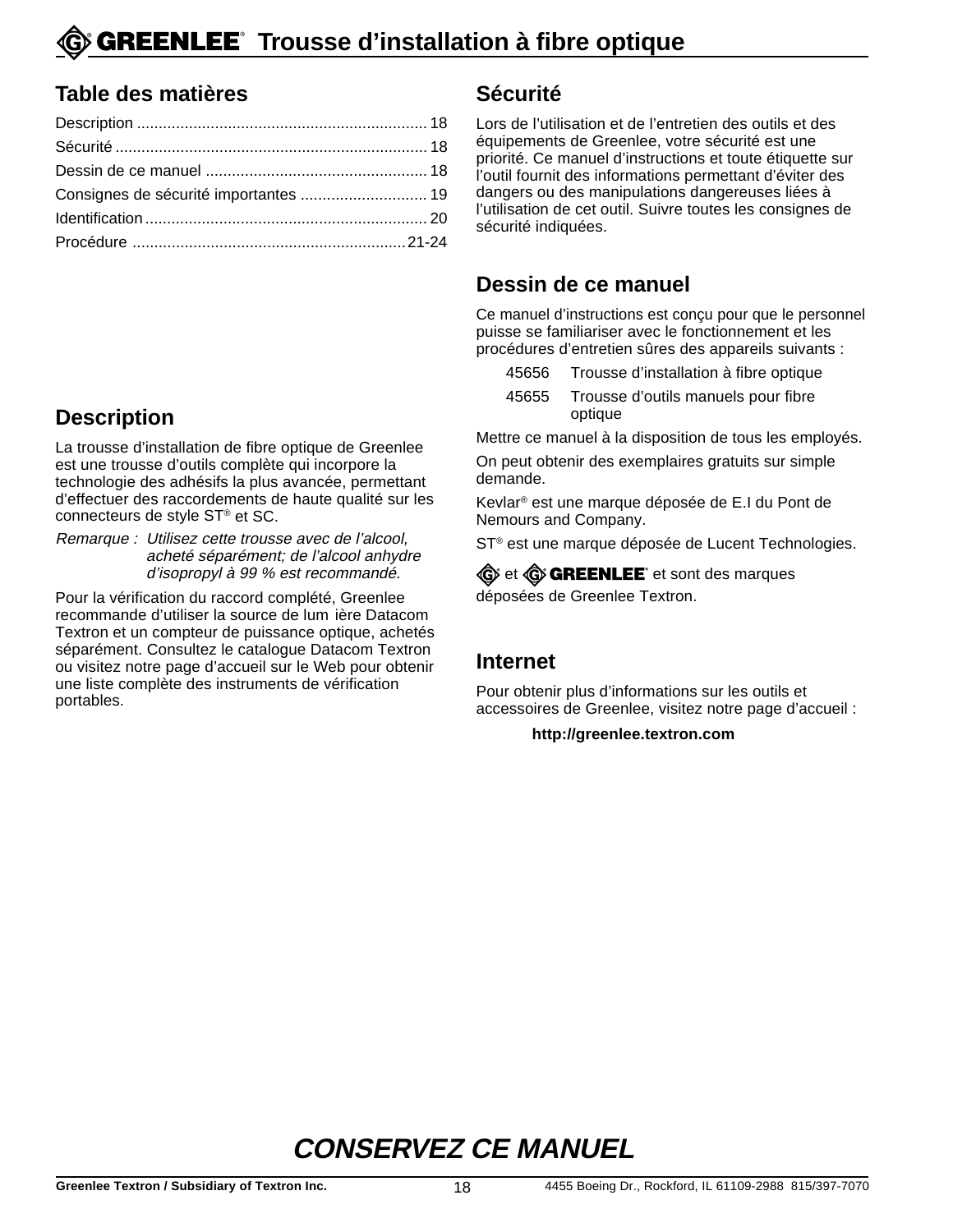### **CONSIGNES DE SÉCURITÉ IMPORTANTES**



Ce symbole vous met en garde contre les risques et les manipulations dangereuses pouvant entraîner des blessures ou endommager du matériel. Les mots indicateurs ci-dessous définissent la gravité du danger et sont suivis d'informations vous permettant de reconnaître le danger afin de l'éviter.

### **ADANGER**

Danger immédiat qui, s'il est ignoré, ENTRAÎNERA des blessures graves, voire mortelles.

### **AAVERTISSEMENT**

Danger qui, s'il est ignoré, POURRAIT entraîner des blessures graves, voire mortelles.

### **AATTENTION**

Dangers ou manipulations dangereuses qui, s'ils sont ignorés, POURRAIENT ÉVENTUELLEMENT entraîner des blessures graves, voire mortelles.

### **AAVERTISSEMENT**

Lire attentivement et bien comprendre cette documentation avant d'utiliser ou de procéder à l'entretien de cet équipement. Négliger de comprendre comment utiliser cet outil en toute sécurité, peut entraîner un accident et provoquer des blessures graves, voire mortelles.



### **AAVERTISSEMENT**

Portez la protection pour les yeux qui vous est fournie lorsque vous coupez et sertissez un câble de fibre optique.

Négliger de protéger les yeux peut entraîner de graves blessures oculaires.

### **AAVERTISSEMENT**

Ne pas utiliser le microscope pour examiner un câble à fibres optiques connecté à une source laser.

L'inobservation de cette consigne peut entraîner des blessures oculaires graves, voire la cécité permanente.

### **AAVERTISSEMENT**

Travaillez avec précaution lorsque vous coupez un câble à fibre optique. Utilisez un ruban adhésif pour ramasser et jeter les éclats de verre et tout autre objet dangereux.

L'inobservation de cette consigne peut entraîner des blessures graves, voire la cécité permanente.

### **IMPORTANT**

Cette trousse contient une peinture et un adhésif susceptibles d'irriter la peau. Manipulez avec précaution afin d'éviter un contact de la peinture et de l'adhésif avec la peau.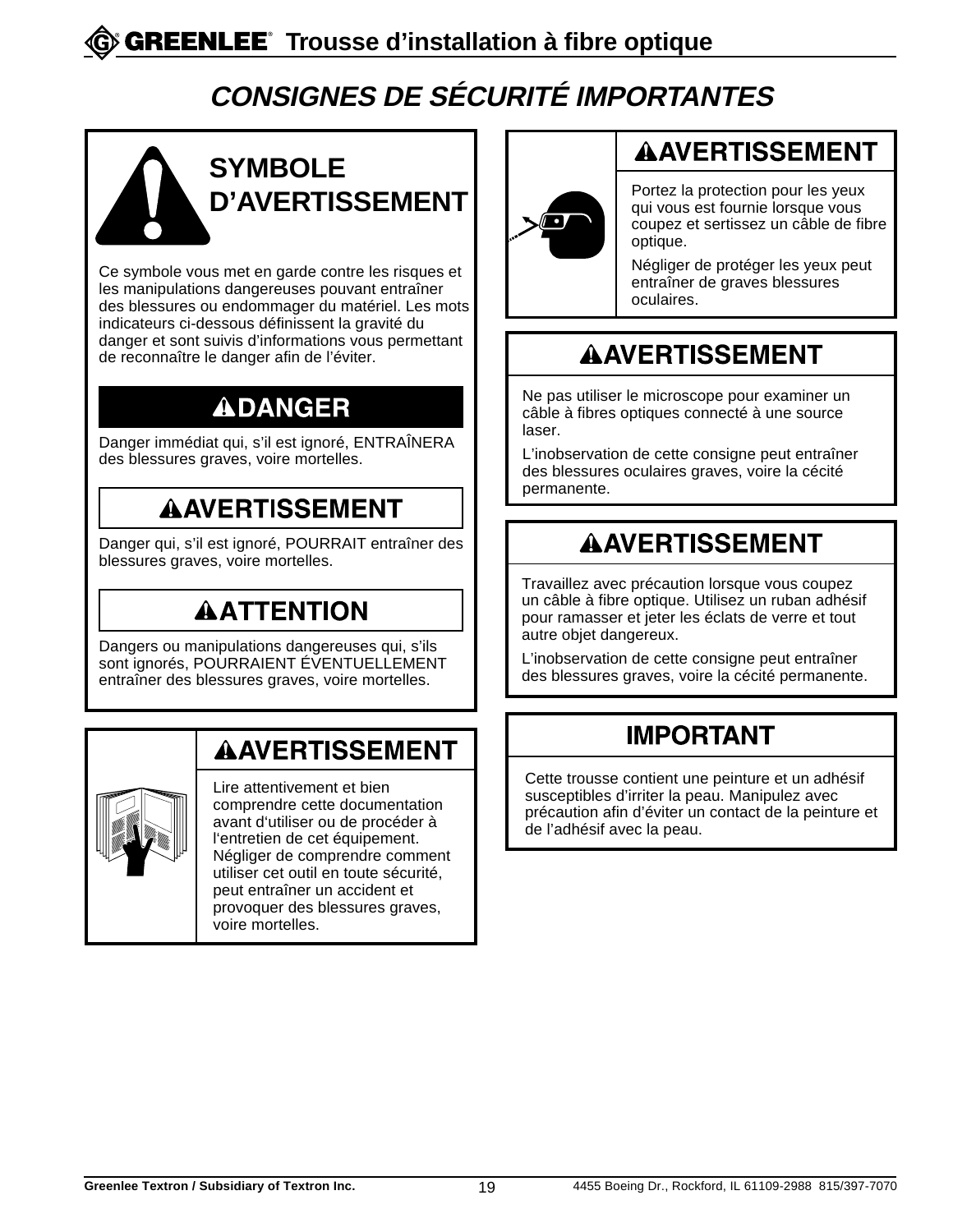#### **Identification**





- 1. Chiffons non pelucheux (paquets de 100)
- 2. Chiffons imbibés d'alcool (10)
- 3. Bouteille d'eau
- 4. Bouteille d'alcool
- 5. Contenant pour la mise au rebus des débris de fibre
- 6. Peinture, 26 ml
- 7. Bloc à polir 45612
- 8. Film de polissage
	- $0,3 \mu m$  (50 feuilles) 1,0  $\mu$ m (50 feuilles)  $5,0$  um  $(50$  feuilles)
- 9. Adhésif, 10 ml
- 10. Pointe à tracer au carbure 45593
- 11. Crayon feutre
- 12. Lunettes de sécurité
- 13. Seringues (paquet de 10)
- 14. Pointe d'aiguille (paquet de 10)
- 15. Boîte en plastique
- 16. Outils à couper la fibre aramide (Kevlar®) 45586
- 17. Outil à sertir 45637
- 18. Microscope 45651
- 19. Dénudeur de gaine tampon 45589
- 20. Dénudeur d'enveloppe 1955
- 21. Rondelle à polir en acier inoxydable 45599
- 22. Étui de transport 45639
- 23. Étui à fermeture éclair 45644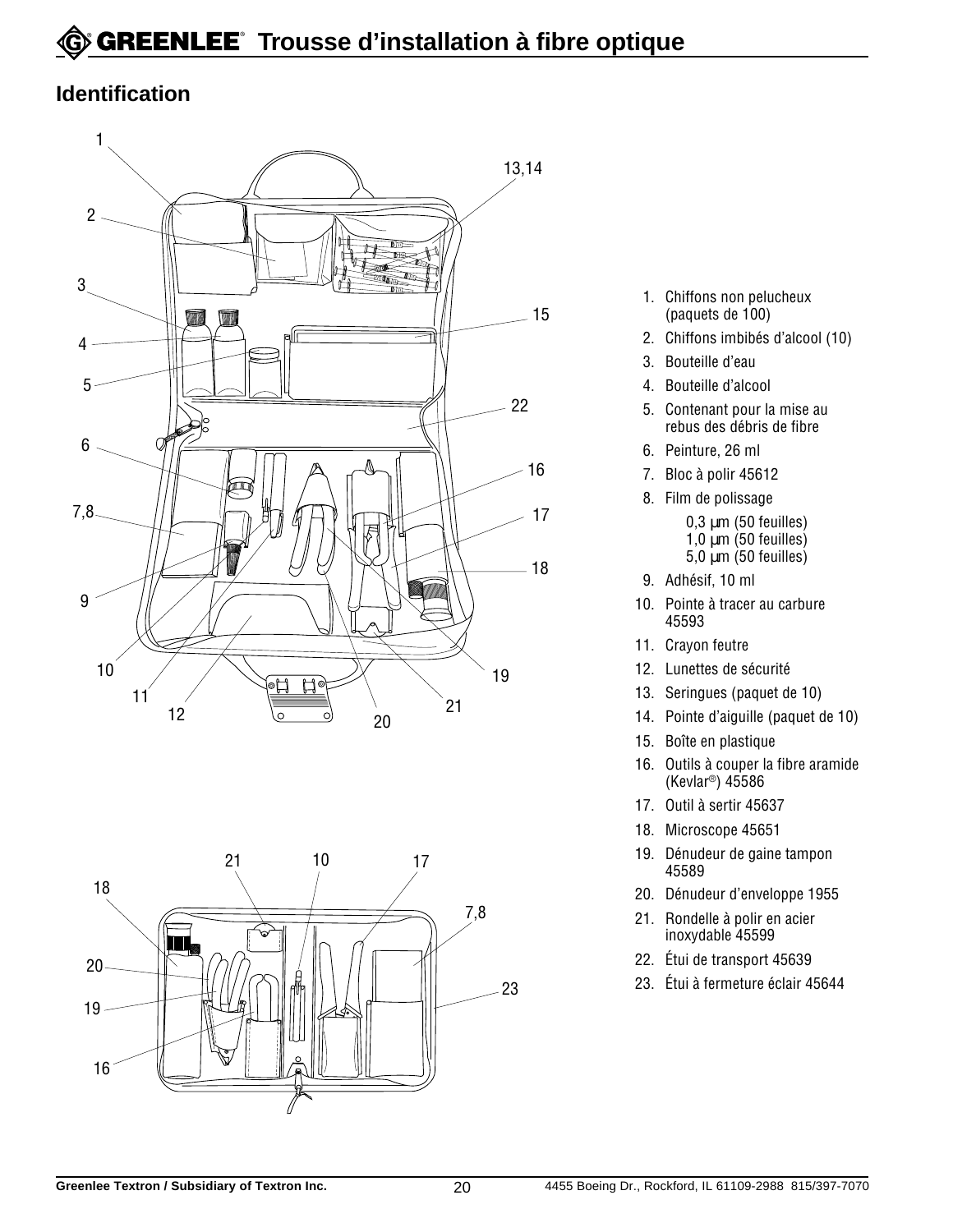#### **Procédure**

Ces instructions générales servent de référence. Contactez le fabricant du connecteur pour des instructions sur les connecteurs spécifiques.

Cette procédure s'applique aux connecteurs de style ST® et SC.

1. Enlevez le connecteur de son emballage. Faites glisser sur le câble la gaine du réducteur de tension, en commençant par la plus petite extrémité. Faites ensuite glisser sur le câble le manchon de sertissage, en commençant par la plus petite extrémité.







- 2. Placez le câble sur la matrice et marquez l'enveloppe en respectant les mesures indiquées.
- Remarque : Les longueurs de dénudage des connecteurs peuvent varier. Vous pouvez obtenir des matrices de dénudage en contactant le fabricant des connecteurs.



- 3. En commençant à la marque la plus rapprochée de l'extrémité de la fibre, enlevez l'enveloppe extérieure à l'aide du dénudeur d'enveloppe. Utilisez les ciseaux pour tailler la fibre aramide (Kevlar®) au niveau de la même marque.
- 4. À la marque suivante, coupez et enlevez l'enveloppe extérieure pour exposer la longeur requise de nouvelle fibre aramide.
- 5. Utilisez la matrice et marquez le tampon.
- 6. En progressant lentement 5 à 10 mm (1/4 à 3/8 po) – enlevez le tampon et le revêtement d'acrylate avec les dénudeurs de tampon.
- 7. Placez le câble sur la matrice pour vérifier les dimensions.

Remarque : Pour la fibre de style distribution, marquez et enlevez le tampon.

- 8. À l'aide d'un chiffon saturé d'alcool, nettoyez la fibre en verre. Trempez la portion en verre de la fibre dénudée dans la peinture OptiCure™ et laissez-la sécher pendant au moins une minute.
	- Remarque : Vous pouvez utiliser la brosse pour appliquer la peinture. Assurez-vous de couvrir tout le verre exposé.

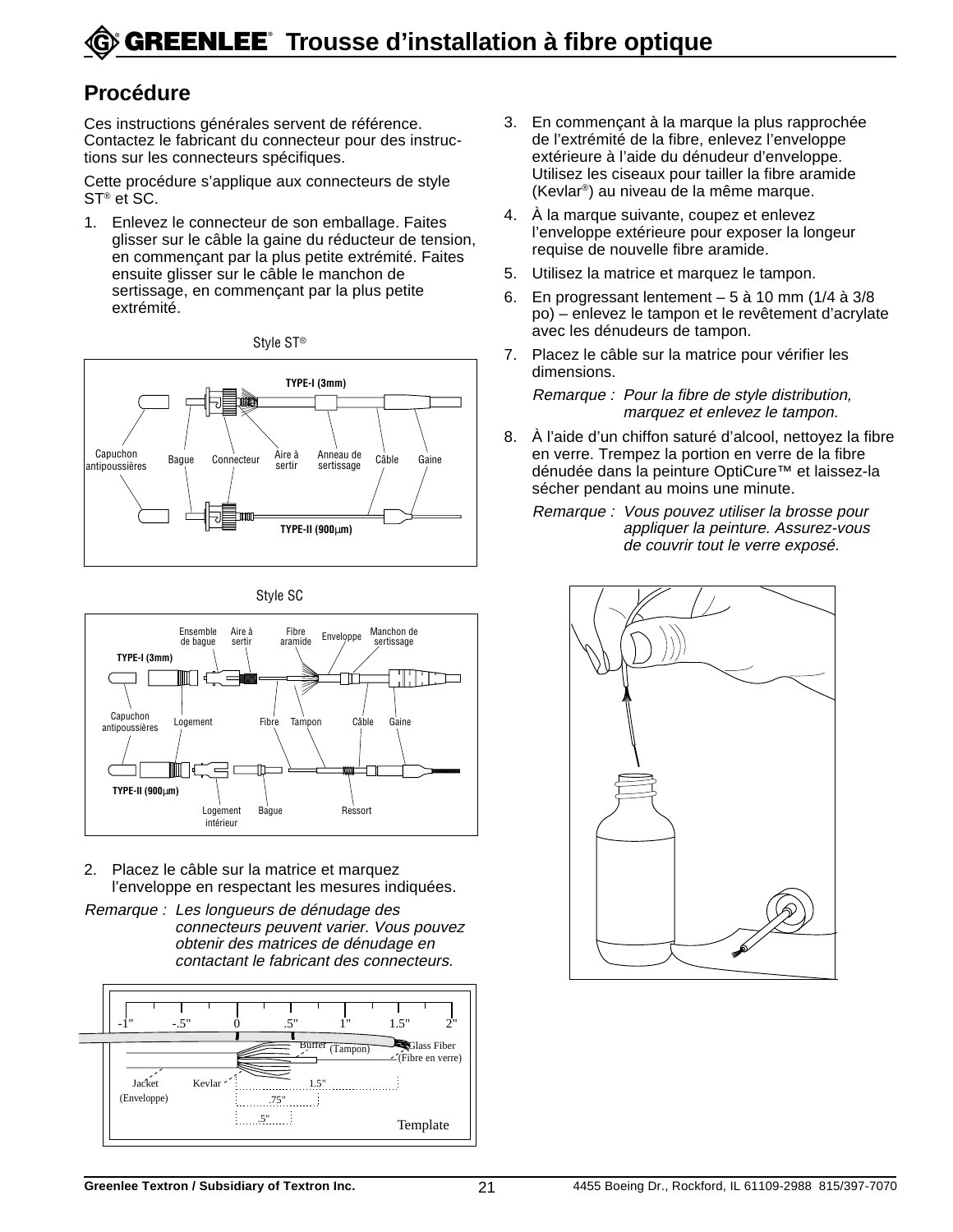#### **Procédure** (suite)

- 9. **Lisez complètement cette étape avant de l'exécuter, afin de vous préparer à travailler rapidement pour la terminer avant que l'adhésif ne commence à durcir.**
	- a) Assemblez la pointe d'aiguille et la seringue. Enlevez le plongeur d'une seringue. Introduisez quelques gouttes de l'adhésif OptiCure™ à l'arrière du cylindre de la seringue, tel qu'illustré. Replacez le plongeur. Pointez l'ouverture vers le haut et expulsez tout air pouvant se trouver dans le cylindre de la seringue. (Vous pouvez fixer une pointe d'aiguille directement sur l'embout de la bouteille d'adhésif OptiCure™.)



b) Appliquez quelques gouttes d'adhésif à l'arrière du connecteur jusqu'à ce que l'adhésif apparaisse comme un petit point de couleur bleue à l'avant du connecteur.



- c) Insérez la fibre dénudée à l'arrière du connecteur en la guidant jusqu'à ce qu'elle arrête. Glissez le manchon de sertissage vers l'avant afin qu'il saisisse la fibre aramide évasée et qu'il soit complètement logé contre le connecteur. Maintenez solidement le connecteur et placez la section du manchon de sertissage avec le plus grand diamètre dans la niche de sertissage médiane (4,521 mm [0,178 po]) et sertissez-la. Reportez-vous aux instructions du fabricant des connecteurs pour vérifier les tailles de sertissage.
- d) Placez la section au plus petit diamètre du manchon de sertissage dans la plus petite niche de sertissage (3,835 mm [0,151 po]) et sertissez. Reportez-vous aux instructions du fabricant des connecteurs pour vérifier les tailles de sertissage. Faites glisser vers l'avant la gaine du réducteur de tension et placez-la autour de l'extrémité arrière du connecteur.



e) Appliquer une goutte de peinture OptiCure<sup>™</sup> à l'endroit où la fibre dépasse la face d'extrémité du connecteur, tel qu'illustré.

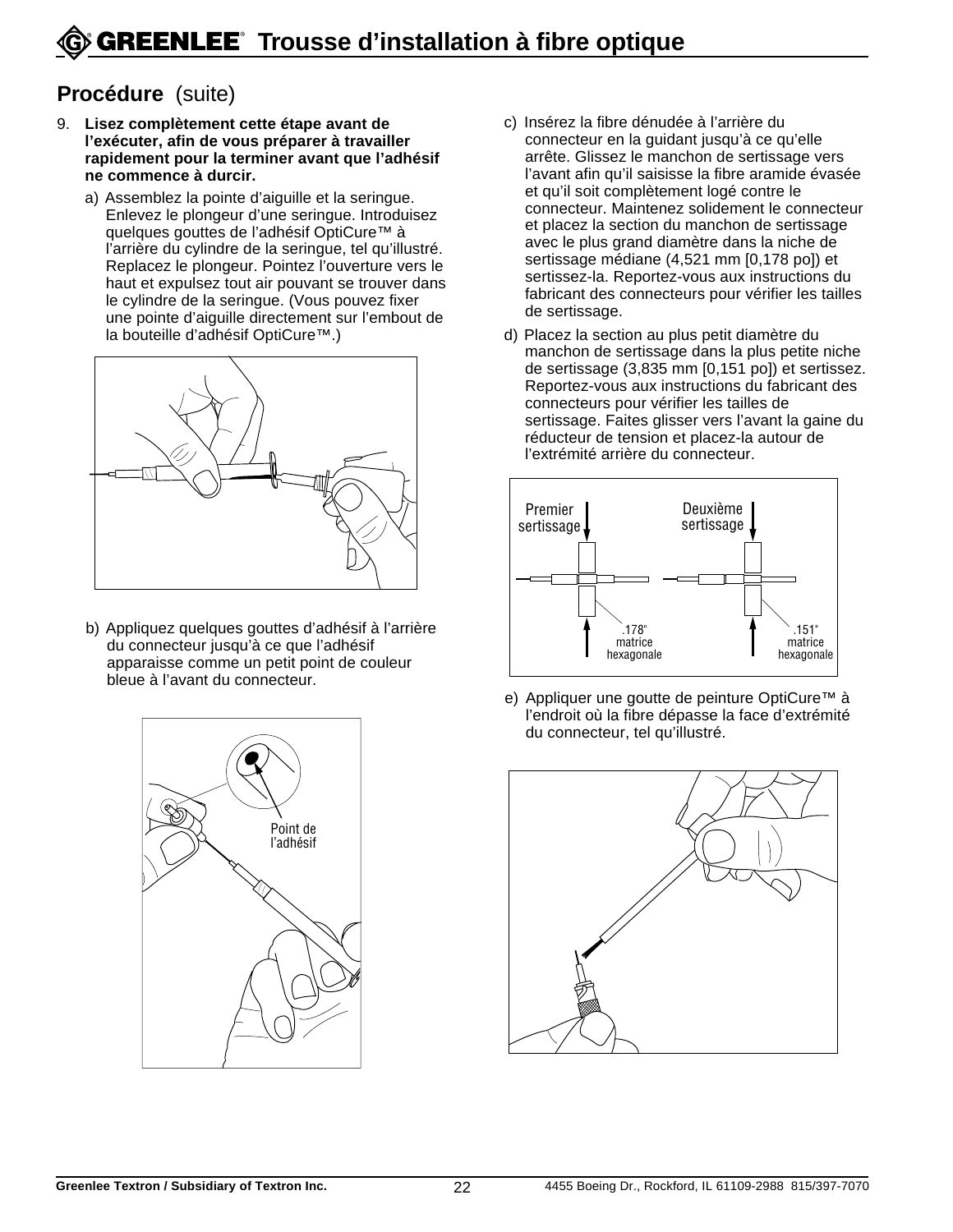#### **Procédure** (suite)

f) À l'aide d'un chiffon, enlevez l'excès d'adhésif entourant la fibre protubérante.



- Remarque : Pour les câbles de style distribution qui n'incluent pas un manchon de sertissage, suivez la même procédure sauf pour les étapes c et d. Maintenez plutôt le connecteur et le câble en place pendant environ 10 secondes avant de fixer la gaine du réducteur de tension.
- 10. À l'aide d'une pointe à tracer, entaillez légèrement le rebord extérieur de la fibre, près de la base de la fibre protubérante, tel qu'illustré. À l'aide du pouce et de l'index, enlevez l'excès de fibre sur le connecteur en évitant avec soin les débris de fibre. Si la fibre ne s'enlève pas facilement, répétez cette étape. Jetez l'extrémité de la fibre dans le contenant fourni.



11. Polissez en maintenant le connecteur et en brossant légèrement le côté mat du papier à polir de 5 µm dans un mouvement circulaire contre la face d'extrémité de la bague, tel qu'illustré. Polissez avec dix ou vingt mouvements circulaires.



12. Placez le bloc à polir sur une surface plane. Placez le papier à polir de 5 µm, face brillante vers le bas, sur le bloc à polir. Avec le connecteur dans l'outil à polir, polissez l'extrémité de la fibre dans un « mouvement en 8 ». Commencez avec un faible pression que vous augmentez à mesure qu'il commence à s'user.